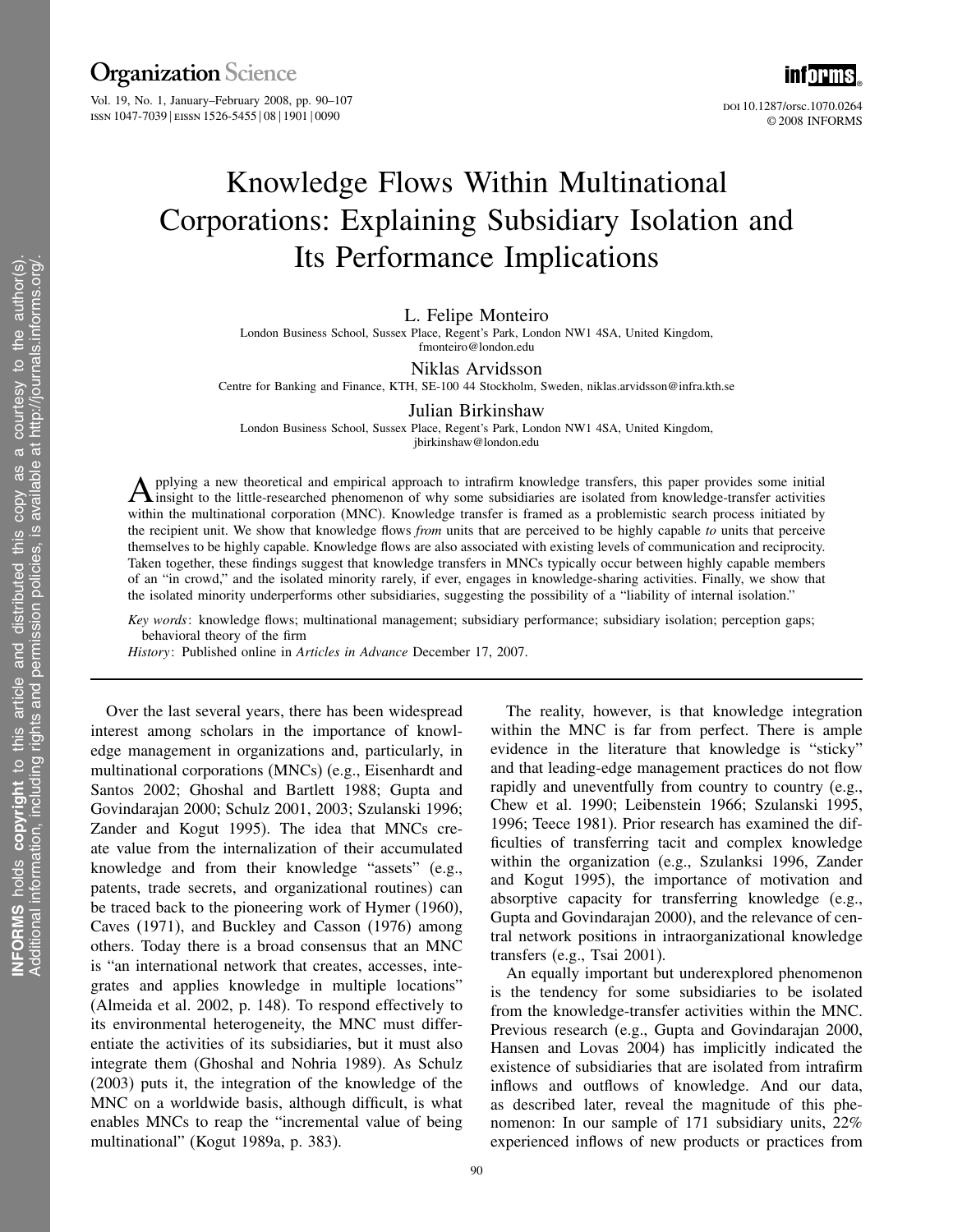the MNC's headquarters (HQ) less than once per year, 42% participated in outflows of new products or practices less than once per year, and 13% experienced neither inflows nor outflows more than once per year. These isolated subsidiaries may well be underperforming in their local markets if they do not have access to the broader knowledge base of the MNC, and their existence may also be symptomatic of a more fundamental problem of knowledge sharing in the corporation.

However, there is practically no attempt to explain theoretically or empirically the reasons some subsidiaries are isolated from the knowledge-transfer activities within the MNC or the impact of internal isolation on subsidiary performance. Instead, most of the existing literature tends to focus on identifying the barriers and facilitators of knowledge transfers from the perspective of those subsidiaries that are already involved in knowledge-transfer activities—colloquially known as the "in crowd"—and disregards the group of subsidiaries that is simply isolated from any knowledge-transfer activity within the MNC. For instance, the very way Szulanski (1996) designed his research ensured that it took into account only those units that were already involved with a best-practice transfer. Even those studies (Gupta and Govindarajan 1991, 1994) that explicitly indicate that some subsidiaries (e.g., "local innovators") may not participate in the knowledge-sharing activities within an MNC fail to investigate the performance consequences of subsidiary isolation for the "isolated" subsidiaries (i.e., those that experience few, if any, intrafirm knowledge outflows or inflows).

We believe that it is important to advance the literature on intrafirm knowledge transfers by investigating the isolated subsidiary phenomenon and its performance consequences. Two questions guide our research. First, what explains the pattern of knowledge flows that give rise to subsidiary isolation? Second, what is the impact of subsidiary isolation on subsidiary performance?

Unlike Gupta and Govindarajan (2000), who used communication theory (p. 475), we address our first question by developing a demand-driven model of knowledge flow that builds on the behavioral theory of the firm (Cyert and March 1963). And unlike Gupta and Govindarajan (2000), who focused on the transmission of knowledge between sender and recipient, our relative emphasis is on the initiation of that process (Szulanski 1996, 2000). We focus on the recipients of knowledge flows as they engage in a process of problemistic search within the context of an MNC in which there is very limited awareness of where its useful knowledge resides. This framing suggests that the subjective evaluation of a subsidiary's capabilities by itself and by others drives the knowledge-flow process. As we will describe in detail, knowledge outflows are predicted by other units evaluating the focal subsidiary highly, whereas inflows are predicted by the focal subsidiary evaluating itself highly. Those units that are evaluated poorly by both themselves

and by others are likely to become isolated. We also suggest that the level of communication and the existence of reciprocity between units will further strengthen these patterns of knowledge flow, thereby exacerbating the phenomenon of subsidiary isolation. This pattern may result in some subsidiaries finding themselves in selfreinforcing spirals of knowledge sharing with others, while the self-reinforcing cycle is a downward spiral for the isolated subsidiaries that neither send nor receive knowledge flows.

Equally important in this paper is the examination of the performance of isolated subsidiaries vis-à-vis that of subsidiaries that participate in the knowledge-transfer activities within the MNC. We will argue that subsidiaries that are alienated from the knowledge-transfer activities within the firm not only fail to benefit from the specific knowledge of other units within the MNC (e.g., new products developed by another subsidiary), but they also end up not participating in an information network that is a vehicle for the rapid communication of news about opportunities and obstacles. We conjecture that, similar to the idea of liability of (external) unconnectedness (Powell et al. 1996), there is a liability of internal isolation, and we hypothesize that, all other things being equal, the isolated subsidiaries have a lower performance than those subsidiaries that regularly receive and send knowledge within the MNC.

In the body of the paper, we conduct an empirical test of these arguments, using nodal data, that focuses on the perceived capabilities, knowledge flows, and performance of subsidiary units. We should also note at this stage that we focus on one specific type of knowledge: marketing knowledge—know-how about new products, new services, and marketing best practices. Knowledge inflows are therefore the aggregate volume of know-how about new products, new services, and marketing best practices received either from other subsidiaries (horizontal inflows) or from the MNC HQ (vertical inflows) by the focal subsidiary; and knowledge outflows are the aggregate volume of know-how about new products, new services, and marketing best practices transmitted from the focal subsidiary to other subsidiaries (horizontal outflows) or to the HQ (vertical outflows).

Our data set consists of responses to questionnaires from the managers of 171 subsidiaries belonging to 6 large Swedish multinationals (Sandvik Steel, Coromant, Ericsson, Volvo, Pharmacia, and Alfa Laval Agri) plus evaluations of those same subsidiaries by their corporate HQ and their peers. We receive broad support for the arguments. In the final section of the paper, we discuss the implications of our findings for both theory and practice.

# Theoretical Development and Hypotheses

What is the nature of knowledge flows in an MNC where knowledge is dispersed, sticky, and imperfectly evaluated? In this section, we develop a set of theoretical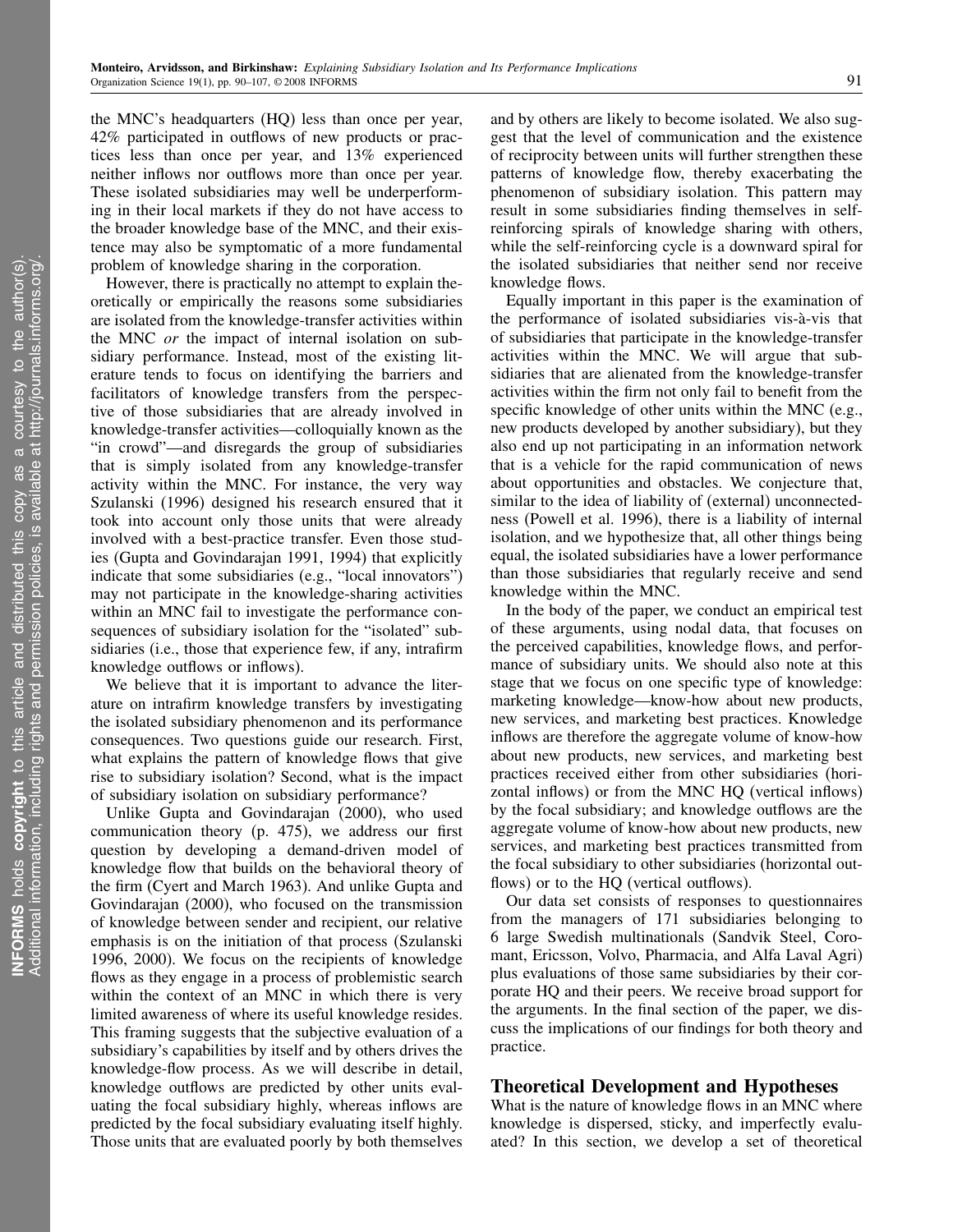arguments based on the behavioral theory of the firm (Cyert and March 1963) that leads to the development of specific hypotheses regarding the conditions under which we would expect to see knowledge flows into and out of the focal subsidiary.

# Problemistic Search and Perception Gaps

The behavioral theory of the firm is rooted in the pioneering work of Herbert Simon and James March (March and Simon 1958, Simon 1947) and was formally introduced in Cyert and March's (1963) book Behavioral Theory of the Firm. The principles of this theory are now applied broadly in the organizational literature in such subfields as organizational learning, decision theory, and the internationalization of the firm (Johanson and Vahlne 1977). In this paper, we build on assumptions that managers are boundedly rational (i.e., they have significant cognitive limitations) and that they satisfice (i.e., they seek out an acceptable solution to a problem rather than an optimal one). We then focus on the process of problemistic search, that is, "search that is stimulated by a problem and is directed toward finding a solution to that problem" (Cyert and March 1963, p. 121). Problemistic search is assumed to be (1) motivated by a particular problem such as a failure to satisfy one of its goals; (2) simple-minded, meaning that it proceeds on the basis of a simple model of causality unless driven to a more complex one; and (3) biased, meaning that the search process is steered by the prior experiences and goals of the managers driving it (Cyert and March 1963, p. 121).

Consider these arguments now in the context of the MNC. We suggest that knowledge transfer between units can be framed as a process of problemistic search on the part of the recipient. Knowledge transfers, by definition, involve both a source and a recipient, but by framing the discussion in this way we are suggesting that a primary driver of the process is the perceptions of the recipient. Several academic studies, for example, have shown that attributes of the recipient are significantly associated with the level of knowledge flows (Gupta and Govindarajan 2000, Szulanski 1995) and others have explicitly focused on the recipients' search process (Hansen and Haas 2001). The broader literature on knowledge management has emphasized the value of a demand-driven approach to knowledge transfer (Stewart 1998, Davenport and Prusak 1998), and problem-driven search is also emphasized in the innovation literature (Adner and Levinthal 2001, Dosi 1988, Schmookler 1965). By framing our research this way, we are not in any way denying the importance of a motivated knowledge source or a well-managed process for achieving effective knowledge transfer (Szulanski 1995). Rather, we are simply suggesting that by better understanding the process of search the recipient pursues, we can generate useful insights into the patterns of knowledge flow we observe in reality.

A knowledge flow in the MNC is therefore viewed as being motivated in large part by a specific problem that is facing a specific unit, such as a failure to meet profitability or productivity goals.<sup>1</sup> When faced with such a problem, the managers of the unit begin to search for a solution and, as predicted by the behavioral theory of the firm, their search proceeds in a "simple-minded" and "biased" way (Cyert and March 1963, p. 121). That is, they search on the basis of simple heuristics and typically through existing and easily available solutions rather than through an exhaustive evaluation of all possible solutions. Once an acceptable solution has been found, perhaps through a knowledge transfer with another unit of the MNC or an external relationship, the search process stops.

We argue that to understand subsidiary isolation we need to focus on the initiation stage of a knowledge transfer—i.e., the stage that comprises all events that lead to the decision to transfer (Szulanski 1996, p. 28) and examine the heuristics that managers are likely to use to evaluate whether to engage in a process of internal knowledge transfer. We expect that an important determinant will be the perceptions (on the part of the potential recipients) of the whereabouts of valuable capabilities within the MNC. These perceptions may or may not be based on solid foundations, but from a problemistic search perspective they are likely to provide sufficient information for the managers in question to act.

However, as noted in the introduction, there is now considerable evidence that the evaluation of capabilities in the MNC is highly imperfect. Knowledge assets, by their nature, are hard to evaluate and are rarely given explicit attention (Galunic and Rodan 1998, Szulanski 1996). When combined with the sticky and dispersed nature of knowledge in the MNC, the result is often considerable disagreement between subsidiary units and between the subsidiary and HQ as to where valuable capabilities reside. For example, in the most comprehensive study of this subject to date, Denrell et al. (2004) found that the median correlation between the subsidiary's self-evaluation of its capabilities and the corresponding evaluation by HQ was just 0.28. Similarly weak levels of agreement have been found in other MNC studies (Birkinshaw et al. 2000) as well as in the analogous literature on supervisor/subordinate performance evaluations (Bommer et al. 1995, Harris and Schaubroek 1988).

We can expect, in other words, to see large differences in the evaluation of a focal subsidiary's capabilities, depending on who is asked. Yet, at the same time, we can also anticipate that these subjective evaluations will drive the knowledge-transfer process. This is, of course, the essence of problemistic search in that it is both simple minded (i.e., based on subjective evaluations rather than objective data) and biased (i.e., certain units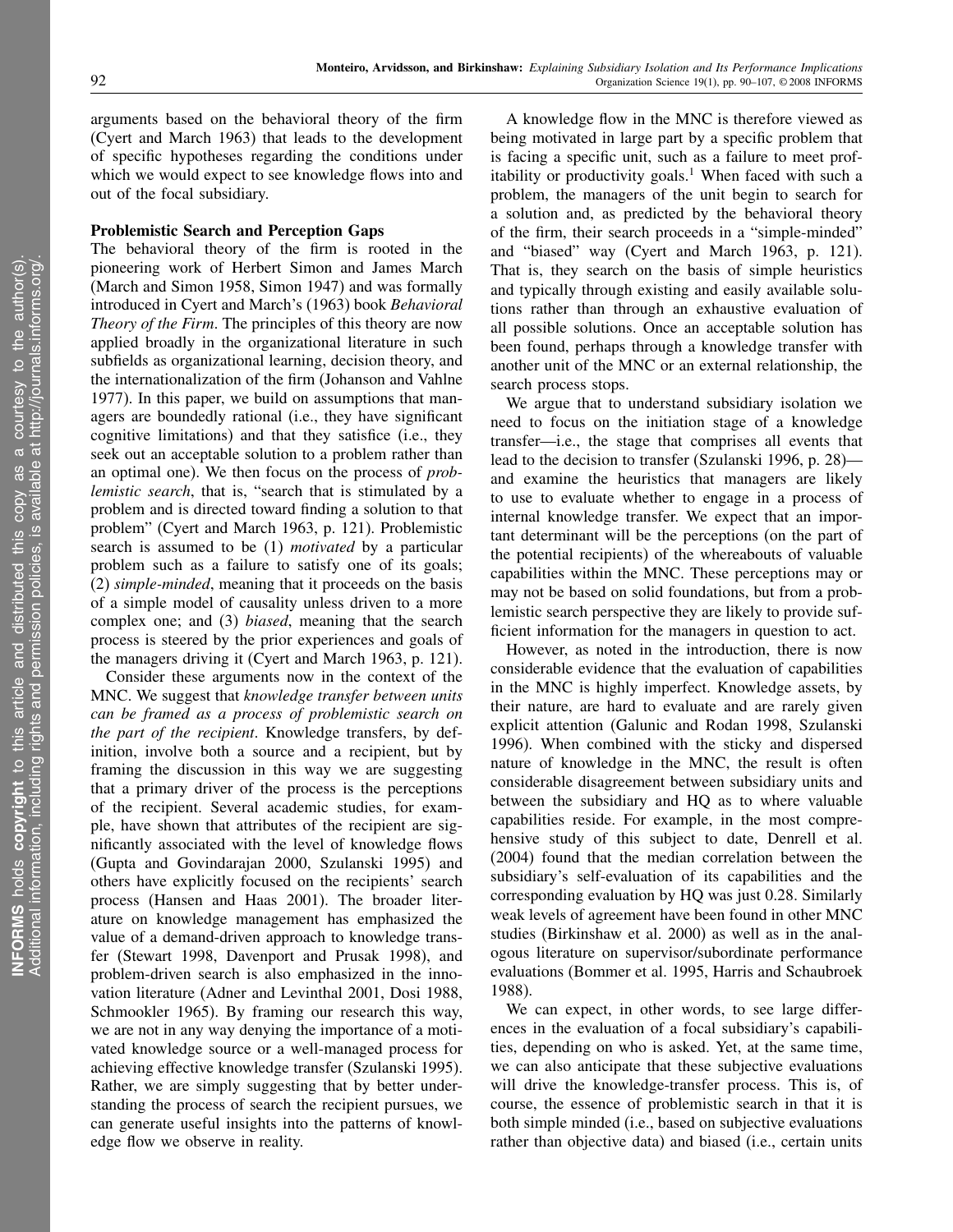#### Figure 1 Capability Evaluations and Knowledge Flows



Ratings of focal subsidiary's capabilities by self

will likely end up getting higher evaluations for reasons that have nothing to do with their actual capabilities).

The matrix in Figure 1 provides a simple graphical depiction of the likely knowledge flows that follow from the problemistic search process described above. Recall that our analysis is focused on the subsidiary unit that is potentially either a source of knowledge flows to other parts of the MNC or a recipient of knowledge flows from other units. The matrix therefore considers how other units evaluate the focal subsidiary's capabilities versus how the subsidiary evaluates itself. If the focal subsidiary is the *potential source* of knowledge flows, we can expect it to be approached by other subsidiaries and the HQ when they evaluate its capabilities as high. These ratings do not have to be accurate and they need not align at all with the focal subsidiary's own ratings; rather, a high evaluation from others is sufficient to begin the knowledge-transfer process.

If the focal subsidiary is the potential recipient of knowledge flows, we expect that those rating their own capabilities highly will be the ones who tend to seek knowledge inflows regardless of what others think of them (note that this argument is somewhat counterintuitive; it is developed in detail below). Taken together, these arguments suggest that the subsidiaries that engage in knowledge transfer either rate themselves highly or are rated highly by others or both. These units become the "in crowd." Those subsidiaries that are rated low both by themselves and by others will tend toward isolation: They will not approach others, nor will they be approached. This is the key line of argument that links the evaluation of subsidiary capabilities with the phenomenon of subsidiary isolation.

There are, of course, many other factors that also affect the likelihood of a subsidiary unit to engage in internal knowledge flows. We would expect most of these factors to actually reinforce the hypothesized split between an "in crowd" of subsidiaries that engage in knowledge flows and an isolated minority. We focus in this paper on two likely factors: the frequency of

communication between units and their level of reciprocity in knowledge sharing. When these factors are high, the perceptions of capabilities among those units that are already interacting with one another is likely to rise, which will further reinforce the existing pattern of interaction.

Having developed the overarching logic for why the phenomenon of subsidiary isolation emerges, we will now build the argument leading up to the specific hypotheses in more detail.

#### Capability Perception and Subsidiary Isolation

Consider first the case where the focal subsidiary is the source of knowledge being transferred either to its peers or to HQ. Gupta and Govindarajan (2000) posited that we should expect higher knowledge outflows from units with more valuable knowledge. To a certain extent we subscribe to this proposition, but the problemistic search framing offers a slightly more nuanced perspective on the hypothesized relationship. Specifically, we would argue that the *recipient* of the subsidiary's knowledge (the corporate HQ or a peer subsidiary) perceives the focal subsidiary to have high capabilities and therefore sees that subsidiary as potentially being able to address the problem it faces. The difference between this argument and Gupta and Govindarajan's (2000) logic is not just semantic, because in our case knowledge flows are triggered by the perceptions of the potential recipients of the subsidiary's knowledge, whereas in the case of Gupta and Govindarajan (2000), knowledge flows are driven by absolute levels of subsidiary capability (and are measured as such). Our proposition is also consistent with the finding of Borgatti and Cross (2003, p. 434), at the individual level, that a knowledge seeker should positively evaluate the knowledge and skills of the person sought after in relation to the problem the seeker is attempting to solve. Thus, we propose formally that:

Hypothesis 1A. Higher rating of the focal subsidiary's capabilities by HO is positively associated with a high frequency of vertical knowledge outflows.

Hypothesis 1B. Higher rating of the focal subsidiary's capabilities by its peer units is positively associated with a high frequency of horizontal knowledge outflows.

Consider now the case where the focal subsidiary is the recipient of knowledge inflows. Here, it is less clear how the perceptions of the focal unit's capabilities will influence vertical and horizontal knowledge inflows. One line of thought would be to predict that low self-ratings would be associated with higher knowledge inflows; i.e., units that assess their own capabilities as high would decide that they do not need more knowledge and so would engage in fewer knowledge inflows. In such cases, the logic of the receiving units being perceived as having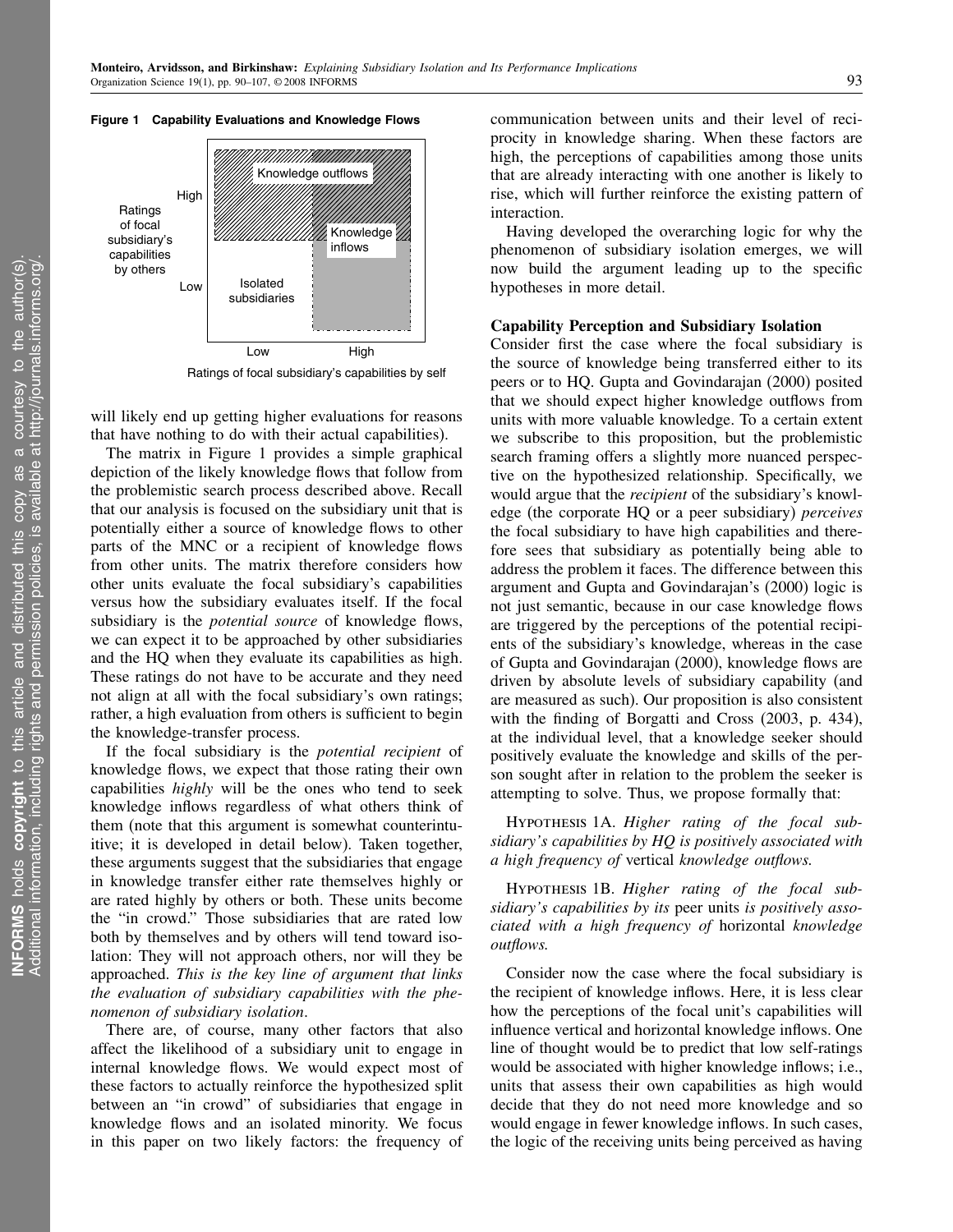weak capabilities is consistent with the traditional logic where best practices flow from the most capable units to the less-capable ones (e.g., Chew et al. 1990, Leibenstein  $1966$ ).<sup>2</sup>

The behavioral perspective developed in this paper leads us to make exactly the opposite prediction. That is, we expect that high self-ratings of capability will be associated with high knowledge inflows. Two sets of arguments support this proposition. First, the subsidiary that rates its own capabilities highly is likely to be more motivated to engage in knowledge inflows. This argument builds on the concept of group efficacy—defined as a group's belief in its capability to perform a task objective (Bandura 1997; Gibson 1999, 2003; Lindsley et al. 1995)—which can be a high motivator in a team. Consistent with recent multilevel theorizing, we argue that group efficacy has origins at the individual level (Bandura 1986) and emergent properties at the group level (Kozlowski and Klein 2000), and we suggest that it could equally apply to the level of the subsidiary management team. Durham et al. (2000) showed that group efficacy positively affects information seeking. We suggest that subsidiaries with low group efficacy tend to be distracted by ruminations about perceived inadequacies and failures, which consume limited cognitive resources that are needed to process task demands effectively. Conversely, those subsidiaries with high group efficacy tend to be more focused on task requirements and less distracted by performance anxiety and off-task cognitions (Bandura 1991, 1997); therefore, they may be better able and motivated to seek, integrate, and interpret information (Brown et al. 2001).

The concept of group efficacy helps explain why the subsidiary that rates its own capabilities highly would also be engaging in problemistic search. Essentially, greater self-belief creates a motivation for the subsidiary to improve (and therefore fulfill that self-belief), which leads to a more explicit and self-critical assessment of the subsidiary's own strengths and weaknesses. This process is likely to expose aspects of the subsidiary's activities that are not as strong as managers would like; thus, they engage in a process of search to identify other units that can help them improve further.

Second, our prediction is also consistent with the literature on absorptive capacity (Cohen and Levinthal 1990, Lane and Lubatkin 1998, Zahra and George 2002). A focal unit that rates its capability as high is likely to be more able to recognize the value of other units' knowledge and its own capacity to assimilate that knowledge. Absorptive capacity is a measure of the overall stock of knowledge in a unit, and it has been shown in many contexts that absorptive capacity increases a firm's ability to access and make use of external knowledge (Cohen and Levinthal 1990, Zahra and George 2002). Lane and Lubatkin (1998) have further argued that absorptive capacity has a relational component so that the ability

to assimilate external knowledge is in part a function of the level of fit between the interacting parties. In other words, the knowledge gap between the teacher and the student must be at threshold levels for such knowledge flows to occur (Cohen and Levinthal 1990, Lane and Lubatkin 1998).

Taken together, these arguments suggest the following hypotheses:

Hypothesis 2A. Higher self-rating of its own capabilities by the focal unit is positively associated with a high frequency of vertical knowledge inflows.

Hypothesis 2B. Higher self-rating of its own capabilities by the focal unit is positively associated with a high frequency of horizontal knowledge inflows.

# Reinforcing Subsidiary Isolation

The first two hypotheses focused on the demand-driven aspects of problemistic search that are the core of our argument. In this section, we argue that other elements of the problemistic search model (specifically, levels of communication and reciprocity) play an important role in reinforcing subsidiary isolation. It should be acknowledged that these hypotheses have already been considered in other studies. They are developed here because they contribute an important part to the overarching argument explaining the existence of isolated subsidiaries.

The pattern of knowledge flows seen in the MNC is likely to take on a path-dependent form (Dosi 1988, Nelson and Winter 1982) whereby the results of past searches for knowledge become the natural starting points for new searches, and subsidiary units end up relying on their own experience and established knowledge bases to determine what is important and useful (Rosenkopf and Almeida 2003, p.  $752$ ).<sup>3</sup> Viewed in this way, the relationships that form through knowledge flows are likely to lead to further interaction and a greater likelihood of further knowledge flows in the future. We expect this to occur through two mechanisms—communication and reciprocity.

First, the frequency of communication between two units makes managers in both units more aware of opportunities for leveraging competencies (e.g., Hansen et al. 1999, Hansen 1999, Hansen and Lovas 2004, Katz and Tushman 1979). Individuals may also find it easier to contact people who work in other units to the extent that they know them or at least know their colleagues. When units seeking knowledge understand the operations of potential knowledge providers, they are more likely to identify and retrieve relevant knowledge from them. For example, when a focal unit communicates frequently with its peers, it provides clues about its own operations, helping other units not only to assess if the knowledge of the focal unit may be useful for them but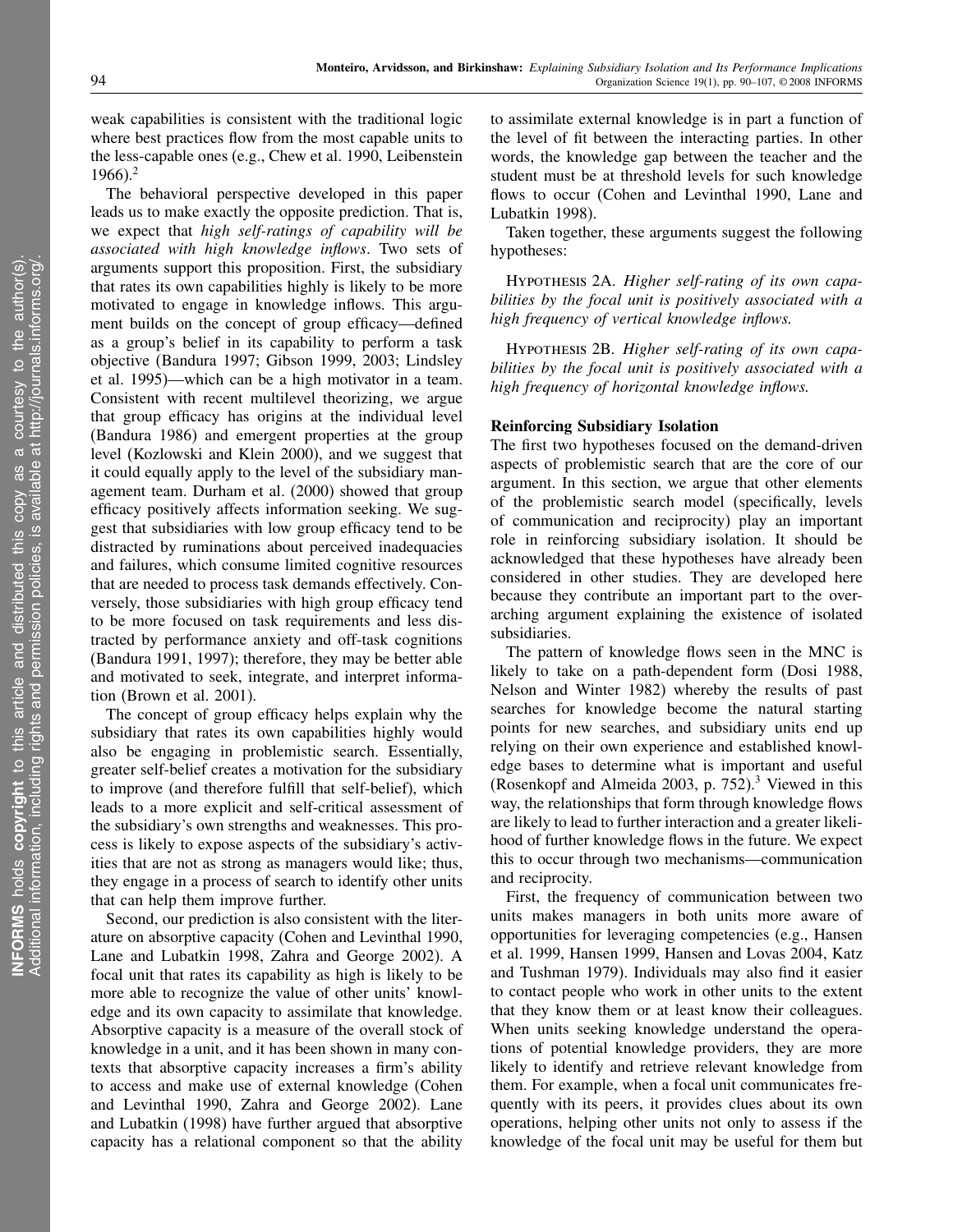also raising the awareness of those units of the potential relevance of their own knowledge for the focal unit (Schulz 2003, p. 447).

Second, over time we would expect knowledge outflows and knowledge inflows between any two units to be correlated with one another. The argument here is based on reciprocity, that is, the idea that those subsidiaries highly involved in sharing their knowledge with others will also be active recipients of knowledge (Axelrod 1984, Kim and Mauborgne 1991, Kogut 1989b, Schulz 2003). Reciprocity suggests an expectation on the part of the source unit that the favor it is providing to the recipient unit will one day be returned as well as a moral obligation on the recipient unit to uphold this implicit deal (Gouldner 1960). Schulz (2003) has shown that reciprocity plays a significant role in affecting the knowledge flows in an MNC setting. Taken together, these arguments suggest the following hypotheses:

Hypothesis 3. The frequency of communication with HQ is positively associated with the level of vertical inflows  $(3A)$  and outflows  $(3B)$  of knowledge; the frequency of communication with other subsidiaries is positively associated with the level of horizontal inflows (3C) and outflows (3D) of knowledge.

Hypothesis 4. Higher frequency of vertical knowledge outflows to  $HQ$  is positively associated with higher frequency of vertical knowledge inflows from HQ (4A), and higher frequency of horizontal knowledge outflows from the subsidiary is positively associated with higher frequency of horizontal knowledge inflows to the subsidiary (4B).

In sum, the four hypotheses suggest a number of factors that are likely to explain why subsidiary isolation tends to exist and persist. We also conjecture, although the cross-sectional nature of our data does not allow us to test specific hypotheses, that the patterns of knowledge flows that lead to subsidiary isolation seem to indicate that over time some subsidiaries will find themselves in self-reinforcing spirals of sending and receiving knowledge, while the self-reinforcing cycle is likely to be a downward spiral for the isolated subsidiaries that neither send nor receive knowledge flows.

#### Knowledge Flows and Subsidiary Performance

Our model suggests an overall pattern of knowledge flows that reinforces existing relationships and potentially leaves some subsidiaries isolated from the main flow of interactions in the MNC. We now examine the likely impact that this pattern will have on subsidiary performance. This is important because although most literature implicitly links knowledge transfer and performance, only a few studies (e.g., Brown and Eisenhardt 1997, Tsai 2001) actually measure performance. If there

is limited research shedding light on the relationship between internal knowledge transfers and performance, the impact of internal isolation on a unit's performance remains practically unexamined.

For instance, although Gupta and Govindarajan (1991, 1994) have indicated the existence of isolated subsidiaries, they seem to be agnostic about the performance implications of subsidiary isolation. More precisely, they proposed that those isolated subsidiaries have low knowledge outflows and inflows because they are "local innovators." These are subsidiaries that have complete local responsibility for the creation of know-how in all key functional areas, but this knowledge is seen as too idiosyncratic to be of use in other countries. Similarly, according to Gupta and Govindarajan (1991, 1994), given the idiosyncratic characteristics of their markets, knowledge from other units in the MNC is also not very useful to local innovators. Gupta and Govindarajan (1991, 1994), however, address neither theoretically nor empirically the relationship between knowledge transfers and performance, so we do not know whether subsidiaries with low levels of knowledge inflows and outflows are actually local innovators or simply are isolated from the rest of the MNC. It seems plausible to affirm that if those subsidiaries are local innovators, there should not be any significant difference between their performance and that of other subsidiaries.

We argue, however, that the isolated subsidiaries are in fact in a disadvantageous position within the MNC. They are not able to take advantage of the knowledge developed by other units within the MNC (e.g., new products or services). In addition, we suggest that the advantages of internal knowledge transfers derive not only from the knowledge inflow itself but also from the knowledgetransfer process, i.e., from the participation in an internal knowledge network. Powell et al. (1996, p. 142) found that biotech firms that do not engage in interorganizational collaboration agreements have a liability of unconnectedness and tend to have lower performance than those firms with larger, more diverse alliance networks. They argue that the development of absorptive capacity, the skill at managing collaborations, the increased awareness of new projects, and a reputation as a valuable partner are all serendipitous benefits of collaboration. We believe that similar mechanisms operate in knowledge-transfers among units belonging to the same MNC. Therefore, we propose that units participating in knowledge-transfer activities (both sending and receiving knowledge) within the MNC enjoy the serendipitous benefits described by Powell et al. (1996). Conversely, isolated subsidiaries also have a liability analogous to the idea of "liability of unconnectedness" (Powell et al. 1996) that we call "liability of internal isolation." More precisely, to be an isolated subsidiary, the focal unit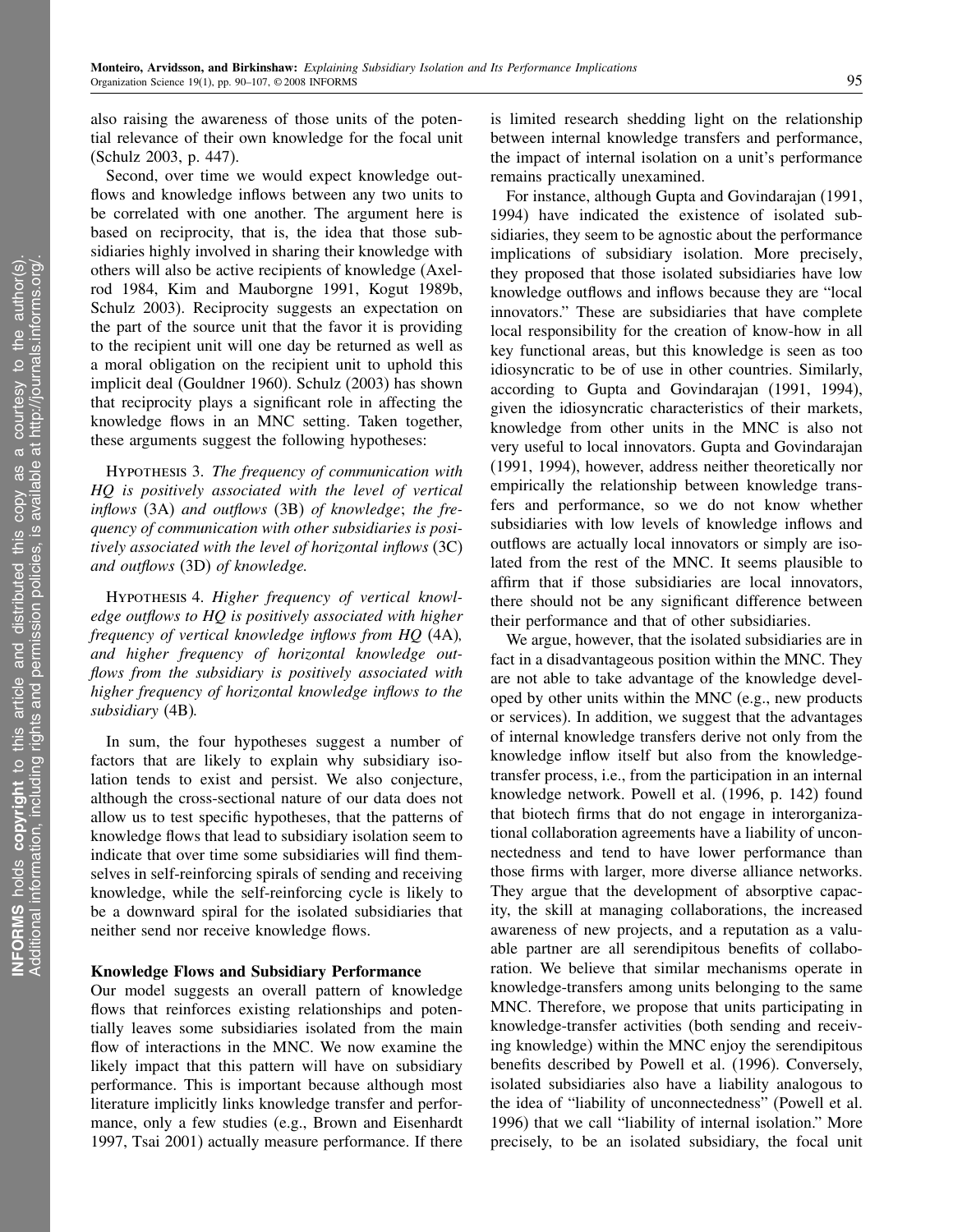should be isolated both in terms of outflows and inflows both horizontally and vertically. Thus:

Hypothesis 5. Higher frequency of knowledge inflows and outflows is associated with higher performance; in other words, isolated subsidiaries will underperform subsidiaries that are not isolated.

# Research Methodology

# Empirical Setting

The study focused on the market-facing subsidiaries units responsible for marketing and sales activities within a particular country—of large MNCs and, in particular, on their marketing capabilities—their skills in understanding and satisfying customers (Day 1994). We argue that market-facing units lend themselves well to the study of knowledge transfer within MNCs because they serve as corporate links between customers and the major value-adding activities of the MNC, and to facilitate worldwide value creation they are highly dependent on knowledge transfer within the organization (Schlegelmilch and Chini 2003). Moreover, marketfacing units are sufficiently plentiful and diverse in age, origin, and geographic location; thus, they are likely to provide an appropriate context to examine the phenomenon of isolated subsidiaries.

# Sample

We approached six large MNCs headquartered in Sweden to take part in the research. Once their support had been gained, we were given a lead contact—the corporate marketing manager or the equivalent—who provided us with a list of all marketing subsidiaries around the world. The main survey consisted of two parts. The first was sent to the managers of 204 marketing subsidiaries in the 6 participating MNCs (Sandvik Steel, Coromant, Ericsson, Volvo, Pharmacia, and Alfa Laval Agri). The overall average subsidiary response rate was 84% (171 responses) (see Table 1). No particular geographic region was over- or under-represented in the response by the

subsidiary managers. The second part of the survey was filled in by executives from corporate HQ. Our lead contact in each firm either filled in the survey himself or provided names of corporate managers with global or regional responsibility for marketing activities in the MNC. The average corporate response rate was 88%, i.e., 22 of 25 corporate/division managers. The two parts of the questionnaire yielded the quantitative data on which the hypotheses in this study are tested.

# **Measures**

The bulk of the questions were attitudinal in that they asked respondents to assess the extent to which they agreed with each question on a  $1-7$  Likert scale.<sup>4</sup> In addition, we asked a number of factual questions such as the subsidiary's year of foundation or its number of employees. Finally, we also collected some data from secondary sources such as the geographic distance from HQ and the income per capita in each host country.

Knowledge Flows. We operationalized this construct by asking subsidiary managers about the frequency of transfers of marketing knowledge, more precisely, (1) transfers of know-how about new products and new services and (2) transfers of marketing best practices on a 1–5 Likert scale (1 = never; 2 = less than once a year;  $3 =$  once or twice a year;  $4 =$  around 3–6 times a year;  $5 =$  more than 6 times a year). These questions were asked for four different sets of conditions: (1) inflows from peer subsidiaries (horizontal knowledge inflows); (2) inflows from the MNC headquarters (vertical knowledge inflows); (3) outflows to peer subsidiaries (horizontal knowledge outflows); and (4) outflows to the HQ (vertical knowledge outflows). For each of these knowledge flow directions, responses across the two items were averaged to yield composite measures. The means, medians, standard deviations, and Cronbach alpha values are shown in Table 2.

Subsidiary Performance. To avoid common method bias, we asked the corporate respondents (i.e., the sub-

|                     | Number<br>of units | Number of units per firm                                                          | Percent<br>(% ) |
|---------------------|--------------------|-----------------------------------------------------------------------------------|-----------------|
| Initial mailing     | $204*$             | Coromant 31, Steel 39, Ericsson 46, Volvo 29,<br>Pharmacia 26, Alfa Laval Agri 33 | 100             |
| Nonresponses        | 33                 | Coromant 0, Steel 7, Ericsson 14, Volvo 4,<br>Pharmacia 7, Alfa Laval Agri 1      | 16.2            |
| Responses           | 171                | Coromant 31, Steel 32, Ericsson 32, Volvo 25,<br>Pharmacia 19, Alfa Laval Agri 32 | 83.8            |
| Corporate responses | $154**$            | Coromant 27, Steel 32, Ericsson 21, Volvo 25,<br>Pharmacia 17, Alfa Laval Agri 32 | 75.5            |

Table 1 Subsidiary Response Rates—Overall and by Firm

<sup>∗</sup>Two units were excluded from an initial sample because one of the MNCs was closing down its operations in these countries. There were few employees left, and their motivation to participate in the study was very low.

∗∗19corporate managers assessed those 154 subsidiaries.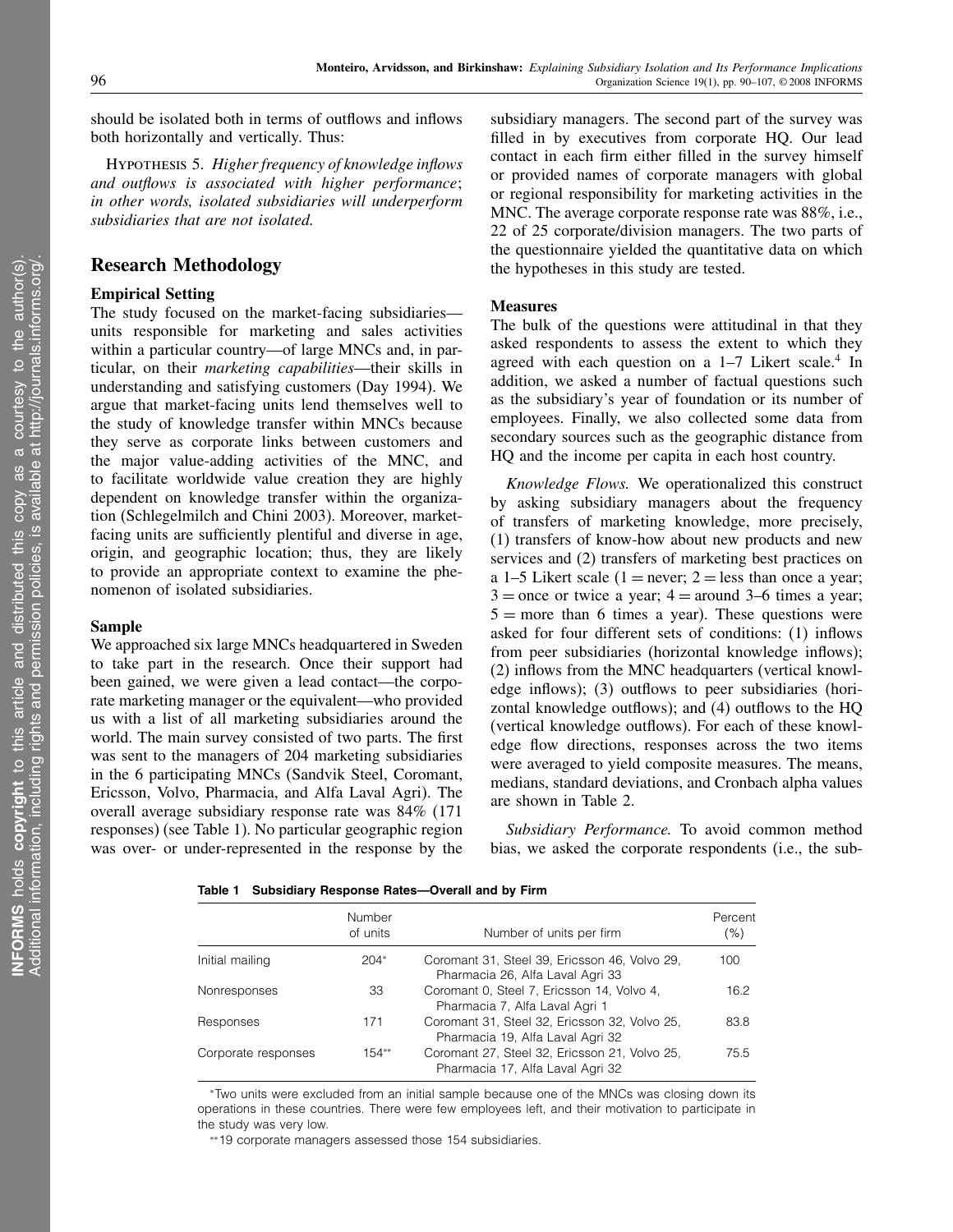| Exogenous variables                           | Manifest variables loadings and t values                                                                                                                                                                          |
|-----------------------------------------------|-------------------------------------------------------------------------------------------------------------------------------------------------------------------------------------------------------------------|
| f_si1: Vertical knowledge<br>Inflows (VKI)    | Inflows of know-how about new products and new services from the HQs<br>0.65 ( <i>t</i> value = $7.75$ )<br>Inflows of marketing best practices from the HQs<br>0.88 ( <i>t</i> value = $10.12$ )                 |
| f_si2: Horizontal knowledge<br>inflows (HKI)  | Inflows of know-how about new products and new services from other subsidiaries<br>0.65 ( <i>t</i> value = 8.25)<br>Inflows of marketing best practices from other subsidiaries<br>0.95 ( <i>t</i> value = 12.13) |
| f_si3: Vertical knowledge<br>outflows (VKO)   | Outflows of know-how about new products and new services to the HQs<br>0.72 ( <i>t</i> value = $9.83$ )<br>Outflows of marketing best practices to the HQs<br>$0.97$ ( <i>t</i> value = 13.92)                    |
| f si4: Horizontal knowledge<br>outflows (HKO) | Outflows of know-how about new products and new services to other subsidiaries<br>0.66 ( <i>t</i> value = 8.74)<br>Outflows of marketing best practices to other subsidiaries<br>0.98 ( <i>t</i> value = 13.81)   |

Table 2 Factor Solutions—Knowledge Flows (The CALIS Procedure—SAS V8)

sidiary manager's boss) to rate the subsidiary's relative financial performance on three dimensions: overall sales revenue, overall market share, and operating profit  $(1 =$ much below average,  $4 =$  average, and  $7 =$  much above average). Responses on the three items were averaged to yield a composite measure of subsidiary performance. Reliability was moderate  $(0.69)$ .<sup>5</sup>

Ratings of Focal Subsidiary Capabilities. We operationalized subsidiary capabilities as their market orientation, defined as the continuous collection of information about customers' needs and competitors' capabilities and the use of this information to create superior customer value (Jaworski and Kohli 1993, Slater and Narver 1995). We believe that the use of market orientation is particularly appropriate in this study because of our focus on the transfer of marketing knowledge (it certainly would not have been the best indicator of the subsidiary's capabilities if we were analyzing knowledge flows between R&D units, for instance). As we discussed above, we used three perceptual measures of market orientation: (1) the focal subsidiary's self-rating of its market orientation; (2) the corporate manager's rating of the focal subsidiary's market orientation; and (3) the peers' rating about the market orientation of the focal subsidiary. The focal subsidiary's self-rating was measured using Jaworski and Kohli's (1993) established index. The scale had high reliability ( $\alpha = 0.81$ ). The corporate manager's rating of the focal subsidiary's market orientation was measured through a three-item scale, which asked corporate respondents to rate, using a 1–7 Likert scale  $(1 = \text{much below average}, 4 = \text{average}, \text{and})$  $7 =$  much above average), each subsidiary's expertise in (1) collecting market information; (2) distributing market information; and (3) analyzing and acting on market information ( $\alpha = 0.92$ ).<sup>6</sup> The corporate respondents did not answer the questions on all 21 items because they were typically answering for 10 or more different

units, but we carefully explained these items to them before they assessed the subsidiary's market orientation. Finally, we measured the peers' rating of a focal subsidiary market orientation by asking each respondent unit to vote for the most capable subsidiary in (1) collecting market information; (2) distributing market information; and (3) analyzing and acting on market information. The peers' rating variable is the sum of all votes in the three items above received by a focal subsidiary.<sup>7</sup>

Isolated Subsidiaries. This is a dummy variable that took the value of 1 only when the focal subsidiary met all the following criteria: It experienced (1) vertical knowledge outflows less than once a year; (2) vertical knowledge inflows less than once a year; (3) horizontal knowledge outflows less than once a year; and (4) horizontal knowledge inflows less than once a year. Note that "less than once a year" is a score of 2 on the five-point knowledge-flow scale (see above), which seemed to be a reasonable level at which to define the concept of isolation (see Tables 2 and 3). However, as described below, we also tested Hypothesis 5 with alternative cut-off points as a way of assessing the robustness of our results.

Communication Frequency. Based on a simple frequency scale where  $1 =$  daily and  $7 =$  yearly or less (see

Table 3 Correlation Among the Four Knowledge-Flow Factors<sup>∗</sup> (The CALIS Procedure—SAS V8)

|                                                |               |  |  | f si1: VKI f si2: HKI f si3: VKO f si4: HKO |
|------------------------------------------------|---------------|--|--|---------------------------------------------|
| f si1: VKI                                     | $\sim$ $\sim$ |  |  |                                             |
| f si2: HKI $0.56$ (0.08) $-$                   |               |  |  |                                             |
| f si3: VKO $0.43$ (0.08) 0.37 (0.08) $-$       |               |  |  |                                             |
| f si4: HKO 0.31 (0.08) 0.55 (0.07) 0.66 (0.06) |               |  |  |                                             |

<sup>∗</sup>Standard errors are in parentheses.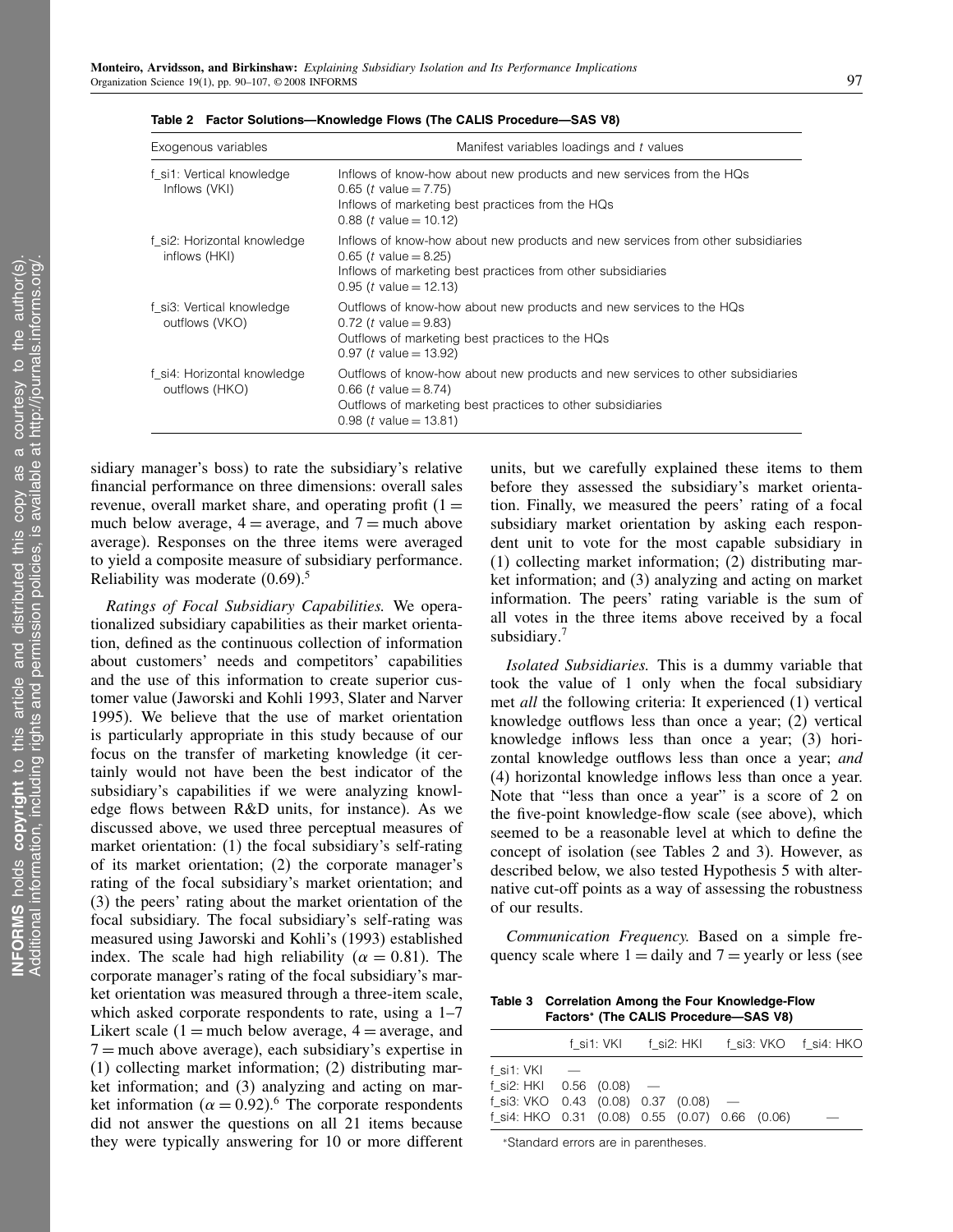Ghoshal 1986, Nobel and Birkinshaw 1998), this scale asked respondents to indicate often how they communicated with (a) HQ managers face-to-face to discuss operations, and (b) HQ managers through other means to discuss operations. The responses to these two items were averaged to yield a composite measure of commumication with headquarters ( $\alpha = 0.75$ ). The same questions were posed in relation to the communication with peer subsidiaries. Again, responses were averaged, and a composite measure of communication with peer subsidiaries was created ( $\alpha = 0.74$ ). We reverse coded the communication items so that a higher number is associated with more frequent communication rather than vice versa.

Control Variables (Tacitness of Knowledge). We used Zander and Kogut's (1995) scale. Respondents answered the following questions about their knowledge based on a  $1-7$  Likert scale, where  $1 =$  strongly disagree and  $7 =$  strongly agree: (a) A manual describing how our activities are executed could be written; (b) new staff can easily learn how to perform the services that our local company offers by talking to skilled employees; (c) training new personnel is typically a quick and easy job for us; and (d) new personnel with a university education can perform the services that our local company offers. Reliability for these items was moderate  $(\alpha = 0.67)$ . Tacitness items were reverse coded so that a higher number is associated with more tacit knowledge.

Host Country Economic Level. Different levels of economic development of the host country may affect knowledge flows from and to that subsidiary (Gupta and Govindarajan 2000). To control for these effects, for each host country, data on per capita income (gross national product per capita Atlas method) in 1998 (the year data for this study were collected) were obtained from the World Development Report (World Bank 2003).

Subsidiary Age. Older subsidiaries may have had more time to develop the mechanisms and relationships to share knowledge within the MNC (Birkinshaw et al. 2002). To control for this effect, we included a variable called "subsidiary age," which is the year when data for this study were collected (1998) minus the year of the subsidiary's foundation.

Subsidiary Size. Unit size may affect the frequency of intrafirm knowledge transfer (Birkinshaw et al. 2002, Hansen and Lovas 2004). We control for this effect by asking respondents to indicate the number of employees in the subsidiary, which we convert to a natural logarithm to dampen the high variability in size and achieve a more normal distribution.

Use of External Expertise. To control for the impact of external sources of knowledge (e.g., customers, suppliers,

competitors), respondents answered the following question about their use of external expertise on a 1–7 Likert scale, where  $1 =$  strongly disagree and  $7 =$  strongly agree: "We frequently draw on external expertise when we perform our activities."

Geographic Distance. We computed the geographic distance in kilometres between the hosting city of the focal subsidiary and the city in Sweden where the MNC's headquarters were located. To dampen the high variability in distance and achieve a more normal distribution, the natural logarithm of the geographic distance was used in our analyses.

Validity Checks. We used SAS V8 (Hatcher 1994, Lattin et al. 2003) to perform confirmatory factor analyses (CFA) to check the convergent validity (i.e., the degree to which specific items jointly load on their hypothesized constructs; Judge 1993) and discriminant validity (Bollen 1989, Long 1983, Judge 1993) of our multi-item constructs. Factor loadings varied considerably (from 0.41 to 0.98) but were all highly significant and corresponded to the hypothesized latent constructs.

We also computed the composite reliability for all our latent variables by dividing (a) the squared sum of the individual standardized loadings by (b) the sum of the variance of their error terms and the squared sum of the individual standardized loadings (Fornell and Larcker 1981). Overall, the values calculated for each of our latent variables exceeded the threshold value of 0.70 (Nunally 1978), which suggests that our measurement model demonstrates adequate internal consistency.<sup>8</sup> It is particularly important to report that our results show the discriminant validity of horizontal and vertical communications, confirming that they are two different constructs (the correlation between them is significantly less than 1.0) and that our two-factor model has a better fit than an alternative one-factor model. Akaike's information criterion (Boomsma 2000, Hu and Bentler 1999) was better (that is, smaller) for our twofactor model than for a one-factor model  $(AIC<sub>2-factors</sub> =$ 12.53;  $AIC<sub>1-factor</sub> = 69.96$ ). More importantly, our four constructs, used to describe knowledge flows (vertical knowledge outflows, horizontal knowledge outflows, vertical knowledge inflows, and horizontal knowledge inflows), also have discriminant validity. As Table 3 indicates, the correlation among the four knowledge-flow factors ranged from 0.31 to 0.66, with standard errors ranging from 0.06 to 0.08, which means that they were all significantly less than 1.0, demonstrating adequate discriminant validity (e.g., Bagozzi et al. 1991, p. 436). In addition, a four-factor solution has a better fit than plausible rival models. AIC (Boomsma 2000, Hu and Bentler 1999) was better for our four-factor model than for the one- or two-factor models  $(AIC_{4-factors} = 26.20;$  $AIC<sub>2-factors</sub> = 108.74$ ;  $AIC<sub>1-factor</sub> = 185.48$ ). A comparison of standardized loadings, composite reliabilities,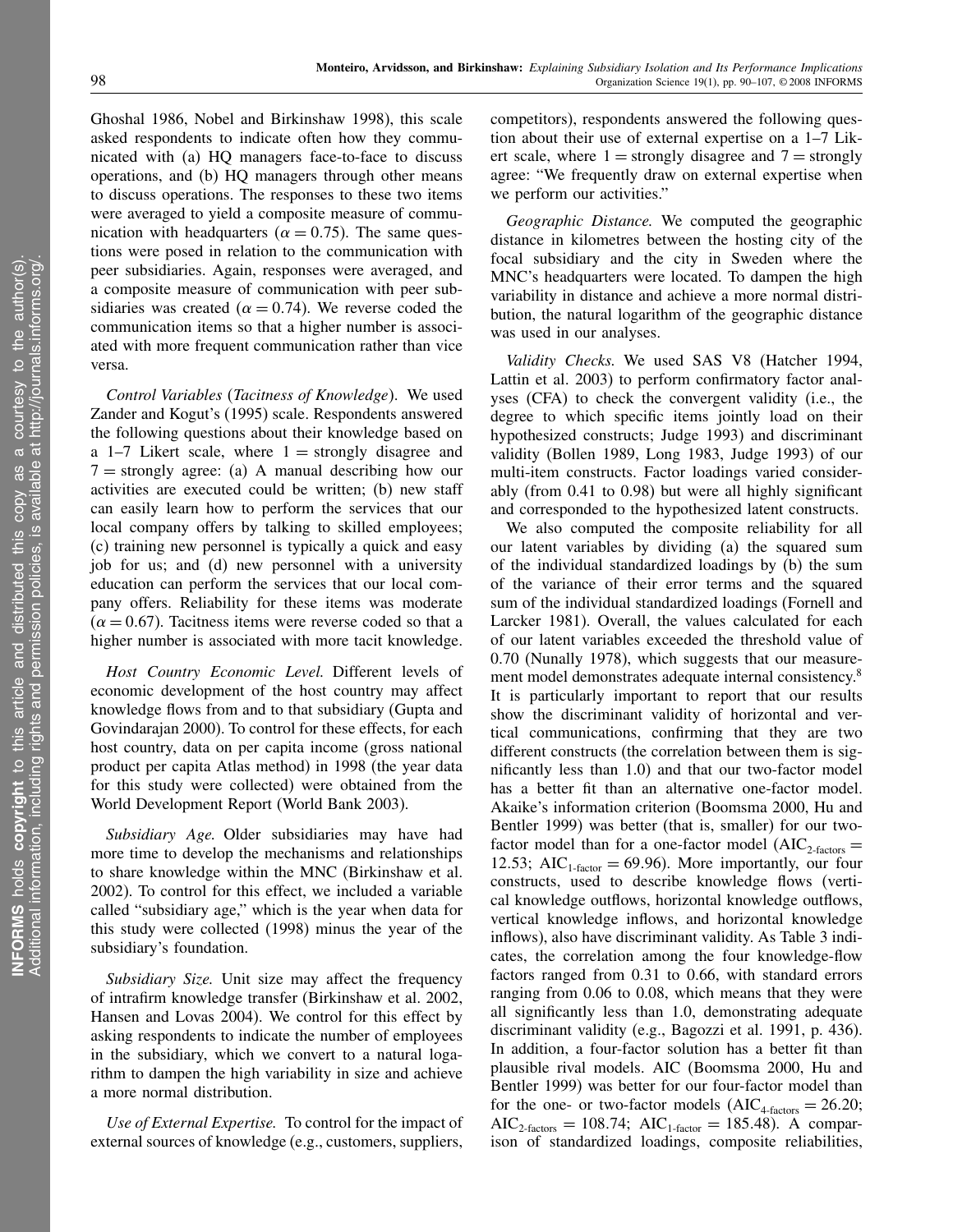and average variances extracted between a four- and a two-factor model also confirmed the superiority of the former. Although this four-factor model of intrafirm knowledge flows has been used before in the literature (e.g., Gupta and Govindarajan 2000, Schulz 2001), to the best of our knowledge this is the first time that CFA is used to ascertain the discriminant validity of these measures.

# Results

Before moving on to a discussion of the hypotheses, it is useful to discuss a few descriptive statistics associated with the questionnaire data. Tables 4 and 5 contain the descriptive and frequency statistics of the four knowledge-flow variables (vertical outflows and inflows and horizontal outflows and inflows). We confirmed that a significant number of subsidiaries (12.5%) was never or less than once a year involved in any of the four types of knowledge flows (see last column in Table 5): These are the isolated subsidiaries as defined above. The correlation matrix in Table 6 also shows, as predicted, the low correlations between the three perceptions (self, corporate, and peer) of a focal subsidiary's capabilities. The correlation between self-perception and corporate perception is 0.14 and between the former and peer perception is only 0.04. Peer perception and corporate perception about a focal subsidiary's capabilities show a stronger correlation (0.30), but it is still very far from 1.0.

#### Statistical Methods

We used ordinary least squares (OLS) to test our hypotheses. We used Stata 8.0's regression with robust standard errors to counter the effects of heteroscedasticity, and because multiple observations from the same host country may not be independent, we also used a robust clustering procedure as implemented in Stata 8.0 for all our models (Williams 2000, Wooldridge 2002).<sup>9</sup> To eliminate any spurious effects from unobserved differences among firms, we included fixed-firm effects by entering dummy variables for the six companies in the study.<sup>10</sup> To check for the effects of multicollinearity, we calculated the variance inflation factors (VIF), and they were all below 3.0, which is well below the common cut-off threshold of tolerance (Wooldridge 2002).<sup>11</sup>

Table 4 Descriptive Statistics—Knowledge Flows

|                                      | Vertical     | Horizontal<br>K-outflows K-outflows K-inflows K-inflows | Vertical      | Horizontal    |
|--------------------------------------|--------------|---------------------------------------------------------|---------------|---------------|
| N valid                              | 167          | 165                                                     | 164           | 165           |
| Mean                                 | 2.18         | 2 18                                                    | 3.01          | 2.30          |
| Median                               | 2.00         | 2.00                                                    | 3.00          | 2.00          |
| Standard deviation<br>Cronbach alpha | 1.01<br>0.82 | 0.90<br>በ 79                                            | 0.932<br>0.73 | 0.956<br>0.77 |

Tests of Hypotheses. Hypotheses 1 and 2 refer to the association between perceptions of a focal unit's capabilities and knowledge outflows from and inflows to that unit. To test those hypotheses, we included in our models both the source's and the recipient's perceptions. More precisely, we posited in Hypothesis 1A that a higher frequency of vertical knowledge outflows would be associated with a high rating of the focal subsidiary's capabilities by HQ, and in Hypothesis 1B that a higher frequency of horizontal knowledge outflows would be associated with a high rating of the focal subsidiary's capabilities by its peer units. It is worth highlighting that we control for Gupta and Govindarajan's (2000) absolute measure of "value of knowledge stock" of a focal subsidiary by including in all our models the two most important proxies—subsidiary size and gross national income (GNI) per capita of the host country—used by them to operationalize this construct (2000, pp. 477, 478). In Table 7, Model 2, we see that HQ's rating of the focal subsidiary's capabilities is positively and significantly ( $p < 0.01$ ) associated with vertical knowledge outflows, supporting Hypothesis 1A. Model 4 also shows support for Hypothesis 1B. Turning to Hypothesis 2, we predicted that a high self-rating of its capabilities by the focal unit is associated with high knowledge inflows both from the HQs (Hypothesis 2A) and from its peer units (Hypothesis 2B). Models 6 and 8 in Table 8 provide strong support for both hypotheses.

Hypothesis 3 posited that communication with HQs and with peers was positively correlated with knowledge outflows and inflows. Model 2 in Table 7 shows that Hypothesis 3A is not supported. Communication with HQ has the predicted sign; that is, it is positively associated with vertical knowledge outflows, but it is not significant. Model 4, in contrast, strongly supports the prediction that communication with other subsidiaries is associated with horizontal knowledge outflows, providing support for Hypothesis 3B. As Models 6 and 8

|  | Table 5 Frequency Statistics-Knowledge Flows |
|--|----------------------------------------------|
|  |                                              |

| Frequency of<br>knowledge flows | Vertical<br>$K$ -inflows<br>(%) | Horizontal<br>$K$ -inflows<br>(%) | Vertical<br>K-outflows<br>(% ) | Horizontal<br>K-outflows<br>(%) | All four types<br>of knowledge<br>flows $(%)$ |
|---------------------------------|---------------------------------|-----------------------------------|--------------------------------|---------------------------------|-----------------------------------------------|
| Never or less than once a year  | 21.3                            | 53.9                              | 53.3                           | 58.2                            | 12.5                                          |
| More than once a year           | 78.7                            | 46.1                              | 46.7                           | 41.8                            | 87.5                                          |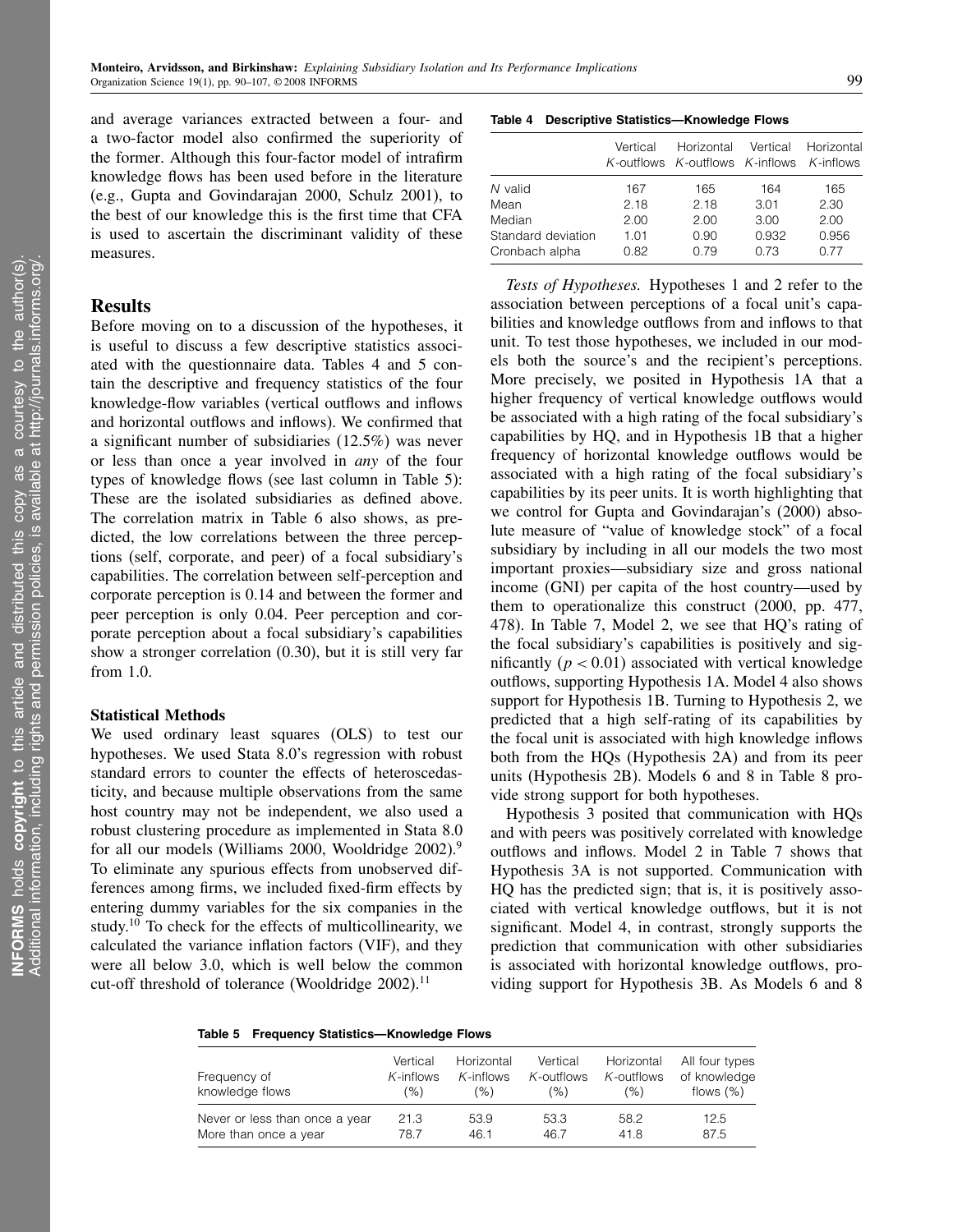| Descriptive Statistics and Correlation Matrix<br>Table 6         |                               |                          |                                        |                 |                                                                                 |                          |                      |                    |                      |                |                                                                                                                                                                                                                                                                                                           |                                             |                        |                                                        |                                            |                                                                                                                    |               |               |      |               |               |                                                                      |         |               |  |
|------------------------------------------------------------------|-------------------------------|--------------------------|----------------------------------------|-----------------|---------------------------------------------------------------------------------|--------------------------|----------------------|--------------------|----------------------|----------------|-----------------------------------------------------------------------------------------------------------------------------------------------------------------------------------------------------------------------------------------------------------------------------------------------------------|---------------------------------------------|------------------------|--------------------------------------------------------|--------------------------------------------|--------------------------------------------------------------------------------------------------------------------|---------------|---------------|------|---------------|---------------|----------------------------------------------------------------------|---------|---------------|--|
|                                                                  | 2                             | Mean                     | Q<br>ဟ                                 |                 | $\sim$                                                                          | ო                        | 4                    | LO                 | ဖ                    | $\overline{ }$ | ${}^{\circ}$                                                                                                                                                                                                                                                                                              | $\frac{1}{2}$<br>$\sigma$                   | $\overline{1}$         | 읻                                                      | $\frac{1}{2}$                              | $\overline{4}$                                                                                                     | $\frac{5}{1}$ | $\frac{6}{1}$ | 17   | $\frac{8}{1}$ | $\frac{0}{1}$ | IJ<br>20                                                             | R       | 23            |  |
| 1 Vertical outflow                                               | 167                           | 2.18                     | 2.03                                   | 1,00            |                                                                                 |                          |                      |                    |                      |                |                                                                                                                                                                                                                                                                                                           |                                             |                        |                                                        |                                            |                                                                                                                    |               |               |      |               |               |                                                                      |         |               |  |
|                                                                  | 164                           | 3.01                     | 1.86                                   | 0.39<br>0.63    | 1,00                                                                            |                          |                      |                    |                      |                |                                                                                                                                                                                                                                                                                                           |                                             |                        |                                                        |                                            |                                                                                                                    |               |               |      |               |               |                                                                      |         |               |  |
| 2 Vertical inflow<br>3 Horizontal outflow<br>4 Horizontal inflow | 168                           | $2.18$<br>$2.30$         | 1.80                                   |                 |                                                                                 |                          |                      |                    |                      |                |                                                                                                                                                                                                                                                                                                           |                                             |                        |                                                        |                                            |                                                                                                                    |               |               |      |               |               |                                                                      |         |               |  |
|                                                                  |                               |                          |                                        | 0.30            |                                                                                 |                          |                      |                    |                      |                |                                                                                                                                                                                                                                                                                                           |                                             |                        |                                                        |                                            |                                                                                                                    |               |               |      |               |               |                                                                      |         |               |  |
|                                                                  |                               | $0.13$<br>4.10           | $\frac{1}{9}$ .33                      |                 |                                                                                 |                          |                      |                    |                      |                |                                                                                                                                                                                                                                                                                                           |                                             |                        |                                                        |                                            |                                                                                                                    |               |               |      |               |               |                                                                      |         |               |  |
|                                                                  | $\frac{1}{12}$ $\frac{1}{12}$ |                          | $1.\overline{33}$<br>$1.\overline{35}$ |                 | $\begin{array}{c}\n 0.486 \\  0.456 \\  0.030 \\  0.000 \\  0.00\n \end{array}$ | $-00000$<br>$-00000$     | 음 음 음 음<br>음 음 음 음   | $-0.07$<br>$-0.07$ | 00.1                 |                |                                                                                                                                                                                                                                                                                                           |                                             |                        |                                                        |                                            |                                                                                                                    |               |               |      |               |               |                                                                      |         |               |  |
| 5 Isolated subsidiaries<br>6 Performance<br>7 Market orientation |                               | 4.42                     |                                        |                 |                                                                                 |                          |                      |                    | 0.65                 | 1.00           |                                                                                                                                                                                                                                                                                                           |                                             |                        |                                                        |                                            |                                                                                                                    |               |               |      |               |               |                                                                      |         |               |  |
| Market orientation<br>(corporate rating)<br>$\infty$             | 171                           | 4.41                     | 0.73                                   | 0.15            | 0.21                                                                            | $\frac{8}{2}$<br>$\circ$ | 0.32                 | $-0.11$            | 0.17                 | 0.14           | 1.00                                                                                                                                                                                                                                                                                                      |                                             |                        |                                                        |                                            |                                                                                                                    |               |               |      |               |               |                                                                      |         |               |  |
| subsidiary rating)                                               |                               |                          |                                        |                 |                                                                                 |                          |                      |                    |                      |                |                                                                                                                                                                                                                                                                                                           |                                             |                        |                                                        |                                            |                                                                                                                    |               |               |      |               |               |                                                                      |         |               |  |
| Market orientation<br>တ                                          | 171                           | 0.90                     | 2.52                                   | 0.20            | 0.10                                                                            | Ş<br>$\circ$             | $-0.01$              | $-0.10$            | 0.33                 | 0.30           | 0.04                                                                                                                                                                                                                                                                                                      | 1.00                                        |                        |                                                        |                                            |                                                                                                                    |               |               |      |               |               |                                                                      |         |               |  |
| (peer rating)                                                    |                               |                          |                                        |                 |                                                                                 |                          |                      |                    |                      |                |                                                                                                                                                                                                                                                                                                           |                                             |                        |                                                        |                                            |                                                                                                                    |               |               |      |               |               |                                                                      |         |               |  |
| Communication<br>$\frac{1}{2}$                                   | 169                           | 2.95                     | 1.19                                   | 0.09            | 0.10                                                                            | $\ddot{c}$<br>$\circ$    | 0.20                 | $-0.10$            | 0.20                 | 0.14           | 0.26                                                                                                                                                                                                                                                                                                      | 1.00<br>0.09                                |                        |                                                        |                                            |                                                                                                                    |               |               |      |               |               |                                                                      |         |               |  |
| with sub                                                         |                               |                          |                                        |                 |                                                                                 |                          |                      |                    |                      |                |                                                                                                                                                                                                                                                                                                           |                                             |                        |                                                        |                                            |                                                                                                                    |               |               |      |               |               |                                                                      |         |               |  |
| 11 Communication<br>with HQ                                      | 169                           | 3.41                     | 1.34                                   | 0.14            | 0.13                                                                            | 8<br>$\circ$             | 0.07                 | $-0.10$            | 0.09                 | 0.03           | 0.13                                                                                                                                                                                                                                                                                                      | 0.37<br>0.10                                | $\frac{8}{1}$          |                                                        |                                            |                                                                                                                    |               |               |      |               |               |                                                                      |         |               |  |
| Geographical<br>$\sim$                                           | $\overline{161}$              | 7.53                     | 1.14                                   | $-0.29$         | $-0.07$                                                                         | Sò<br>$\overline{a}$     | $-0.09$              | 0.03               | $-0.35$              | $-0.22$        | $-0.09$                                                                                                                                                                                                                                                                                                   | $-0.25$<br>0.12                             | $-0.07$                | $\frac{8}{1}$                                          |                                            |                                                                                                                    |               |               |      |               |               |                                                                      |         |               |  |
| distance (In)                                                    |                               |                          |                                        |                 |                                                                                 |                          |                      |                    |                      |                |                                                                                                                                                                                                                                                                                                           |                                             |                        |                                                        |                                            |                                                                                                                    |               |               |      |               |               |                                                                      |         |               |  |
| Age<br>$\frac{1}{2}$                                             |                               | 27.63                    | 23.06                                  |                 |                                                                                 |                          |                      |                    |                      |                |                                                                                                                                                                                                                                                                                                           |                                             |                        |                                                        |                                            |                                                                                                                    |               |               |      |               |               |                                                                      |         |               |  |
| 14 Tacitness                                                     | 휴는 동                          | 4.36                     | 0.82                                   | 0.27<br>0.12    | $-0.15$<br>$-0.08$<br>$-0.05$                                                   | $0.26$<br>0.13<br>0.10   | 0.08<br>0.00<br>0.0  | $-0.18$<br>$-0.02$ | 0.28<br>0.03<br>0.04 |                | 0.05<br>0.07<br>0.07<br>3<br>22<br>25<br>28                                                                                                                                                                                                                                                               |                                             | 0.02<br>-0.07<br>-0.15 | $\begin{array}{c}\n 8 \\  -0.8 \\  -0.2\n \end{array}$ | $3000 - 000$                               |                                                                                                                    |               |               |      |               |               |                                                                      |         |               |  |
| Use of external<br>$\overline{0}$                                |                               | 3.48                     | 1.70                                   | $-0.07$         |                                                                                 |                          |                      |                    |                      |                |                                                                                                                                                                                                                                                                                                           | $0.05$<br>0.04<br>0.03                      |                        |                                                        |                                            | $-0.05$                                                                                                            | $rac{100}{ }$ |               |      |               |               |                                                                      |         |               |  |
| expertise                                                        |                               |                          |                                        |                 |                                                                                 |                          |                      |                    |                      |                |                                                                                                                                                                                                                                                                                                           |                                             |                        |                                                        |                                            |                                                                                                                    |               |               |      |               |               |                                                                      |         |               |  |
|                                                                  | 166<br>157                    | 3.96                     | 1.50                                   | 0.27            | $-0.06$<br>$-0.03$                                                              | $0.27$<br>0.19           | $-0.05$<br>$-0.06$   | $-0.03$            | 0.47<br>0.47         | 0.36<br>0.45   |                                                                                                                                                                                                                                                                                                           | 0.17                                        | $-0.08$                | $-0.12$<br>$-0.37$                                     | $0.31$<br>0.26                             |                                                                                                                    |               |               |      |               |               |                                                                      |         |               |  |
| 16 Size (In employee)<br>17 GNI per capita host                  |                               | 19,129.87                | 11,724.50                              | 0.25            |                                                                                 |                          |                      |                    |                      |                | a<br>S<br>P<br>P                                                                                                                                                                                                                                                                                          | $\begin{array}{c} 0.19 \\ 0.19 \end{array}$ |                        |                                                        |                                            | 8<br>0.06                                                                                                          | 0.05          | $rac{8}{10}$  | 00.1 |               |               |                                                                      |         |               |  |
| country                                                          |                               |                          |                                        |                 |                                                                                 |                          |                      |                    |                      |                |                                                                                                                                                                                                                                                                                                           |                                             |                        |                                                        |                                            |                                                                                                                    |               |               |      |               |               |                                                                      |         |               |  |
| 18 dumsteel<br>19 dumorom                                        |                               | 0.19                     | 0.39                                   | 0.05            |                                                                                 |                          |                      |                    |                      |                |                                                                                                                                                                                                                                                                                                           |                                             |                        |                                                        |                                            |                                                                                                                    |               |               |      |               |               |                                                                      |         |               |  |
|                                                                  |                               | 0.18                     | 0.39                                   |                 | $\begin{array}{c} 0.05 \\ 0.25 \\ -0.05 \end{array}$                            |                          |                      |                    |                      |                |                                                                                                                                                                                                                                                                                                           |                                             |                        |                                                        |                                            |                                                                                                                    |               |               |      |               |               |                                                                      |         |               |  |
| 20 dumerics                                                      |                               |                          | 0.39                                   | 0.01            |                                                                                 |                          |                      |                    |                      |                |                                                                                                                                                                                                                                                                                                           |                                             |                        |                                                        |                                            |                                                                                                                    |               |               |      |               |               | $\frac{100}{100}$                                                    |         |               |  |
| 21 dumvolvo                                                      |                               |                          | 0.35                                   | $-0.09$         | $-0.18$                                                                         |                          |                      |                    |                      |                |                                                                                                                                                                                                                                                                                                           |                                             |                        |                                                        |                                            |                                                                                                                    |               |               |      |               |               |                                                                      |         |               |  |
| 22 dumpharm<br>23 dumagri                                        | <u> 즉 즉 즉 즉 즉 즉</u>           | 015<br>015<br>016<br>019 | $0.32$<br>0.39                         | $-0.12$<br>0.20 | $-0.30$<br>0.15                                                                 |                          | 3222<br>8222<br>8222 |                    | 0.07                 |                | $\begin{array}{c} 0.81 & 0.71 & 0.71 \\ 0.71 & 0.71 & 0.71 \\ 0.71 & 0.71 & 0.71 \\ 0.71 & 0.71 & 0.71 \\ 0.71 & 0.71 & 0.71 \\ 0.71 & 0.71 & 0.71 \\ 0.71 & 0.71 & 0.71 \\ 0.71 & 0.71 & 0.71 \\ 0.71 & 0.71 & 0.71 \\ 0.71 & 0.71 & 0.71 \\ 0.71 & 0.71 & 0.71 \\ 0.71 & 0.71 & 0.$<br>885888<br>885888 |                                             |                        | 8888285<br>00000000<br>000000                          | $0.5888$<br>$0.5888$<br>$0.5999$<br>$0.51$ | $\begin{array}{c}\n 0 & 0 & 0 & 0 \\  0 & 0 & 0 & 0 & 0 \\  0 & 0 & 0 & 0 & 0 \\  0 & 0 & 0 & 0 & 0\n \end{array}$ |               |               |      |               |               | $-0.15$<br>$\begin{array}{c}\n 20 \\  -0.73 \\  -0.23\n \end{array}$ |         | 1.00          |  |
| dumagri                                                          |                               |                          |                                        |                 |                                                                                 |                          |                      |                    |                      |                |                                                                                                                                                                                                                                                                                                           |                                             |                        |                                                        |                                            |                                                                                                                    |               |               |      |               |               | $-0.20$                                                              | $-0.17$ | $\frac{8}{1}$ |  |
|                                                                  |                               |                          |                                        |                 |                                                                                 |                          |                      |                    |                      |                |                                                                                                                                                                                                                                                                                                           |                                             |                        |                                                        |                                            |                                                                                                                    |               |               |      |               |               |                                                                      |         |               |  |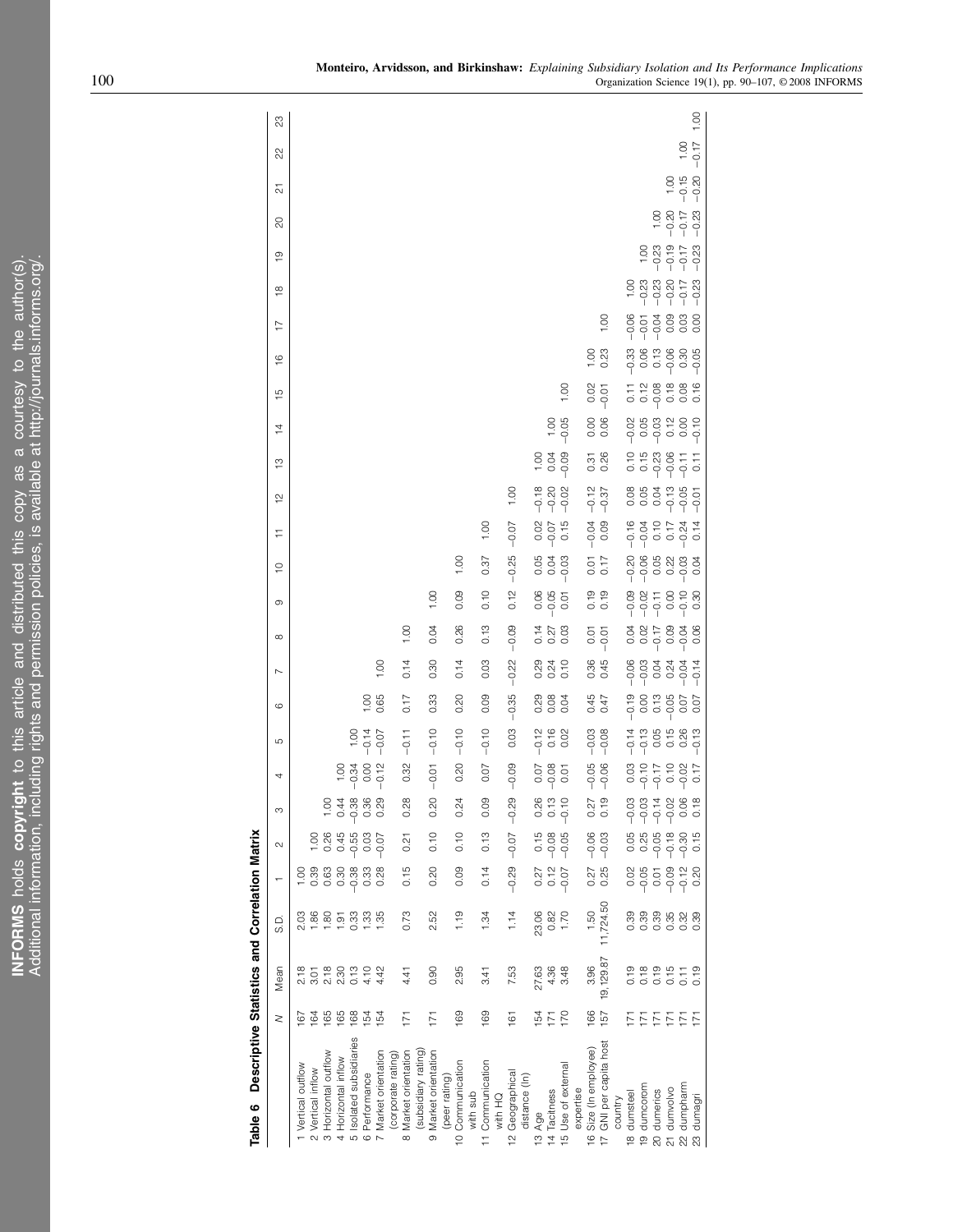|                                                       | Model 1           | Model 2           | Model 3             | Model 4             |
|-------------------------------------------------------|-------------------|-------------------|---------------------|---------------------|
| Variable                                              | Vertical outflows | Vertical outflows | Horizontal outflows | Horizontal outflows |
| Market orientation capabilities<br>(corporate rating) |                   | $0.32**$ (0.14)   |                     |                     |
| Market orientation capabilities<br>(self-rating)      |                   | $0.16$ $(0.20)$   |                     | 0.18<br>(0.21)      |
| Market orientation capabilities<br>(peer rating)      |                   |                   |                     | $0.09**$ (0.04)     |
| Communication with HQ                                 |                   | 0.20<br>(0.13)    |                     |                     |
| Communication with<br>subsidiaries                    |                   |                   |                     | $0.50***$ (0.12)    |
| Ln geographic distance<br>(from HQ)                   |                   | $-0.31**$ (0.14)  |                     |                     |
| Age                                                   | 0.00<br>(0.01)    | (0.01)<br>0.00    | (0.00)<br>0.01      | (0.00)<br>0.01      |
| <b>Tacitness</b>                                      | 0.26<br>(0.20)    | 0.36<br>(0.25)    | (0.16)<br>0.22      | 0.22<br>(0.14)      |
| Size (In employee)                                    | $0.45***(0.13)$   | $0.38**$ (0.15)   | $0.30**$            | $0.31***$ (0.10)    |
| GNI per capita (host country)                         | 0.00<br>(0.00)    | $-0.00$<br>(0.00) | 0.00<br>(0.00)      | $-0.00$<br>(0.00)   |
| Use external expertise                                | $-0.07$<br>(0.10) | $-0.08$<br>(0.08) | $-0.09$<br>(0.09)   | $-0.16**$ (0.07)    |
| $_{\sim}$ cons                                        | $-0.16$<br>(1.32) | 2.05<br>(2.28)    | 2.35<br>(1.29)      | 0.63<br>(1.16)      |
| Firm effects (joint test)                             |                   |                   | Not significant     | Not significant     |
| F                                                     | $3.29**$          | $7.08***$         | $6.13***$           | $10.10***$          |
| $\Delta F$                                            |                   | $6.83***$         |                     | 10.55***            |
| $R^2$                                                 | 0.21              | 0.33              | 0.21                | 0.35                |
| Adjusted $R^2$                                        | 0.15              | 0.24              | 0.15                | 0.28                |
| $\Delta$ in adjusted $R^2$                            |                   | 0.09              |                     | 0.13                |
| N                                                     | 138               | 119               | 136                 | 136                 |

#### Table 7 Results of Regression Analysis of Vertical and Horizontal Knowledge Outflows

Notes. Two-tailed tests. Robust standard errors between parentheses. Firm dummies included in all models but not shown.  ${}^*p$  < 0.05,  ${}^*p$  < 0.01,  ${}^{***}p$  < 0.001.

in Table 8 show, neither Hypothesis 3C nor Hypothesis 3D, which predicted the association of frequency of communication with knowledge inflows, was supported. Hypotheses 4A and 4B predicted that the higher the knowledge outflows from a focal subsidiary, the higher the knowledge inflows to that subsidiary, at both the vertical and horizontal levels. Models 6 and 8 provide strong support to our hypotheses, suggesting that vertical and horizontal knowledge outflows are positively and significantly correlated to vertical and horizontal knowledge inflows, respectively.

Finally, Hypothesis 5 proposed that isolated subsidiaries have lower performance than subsidiaries that are not isolated. We tested this hypothesis by introducing a dummy variable (isolated subsidiaries) that took the value of 1 when the subsidiary has vertical and horizontal knowledge inflows *and* outflows less than once a year and the value of 0 otherwise, while controlling for all other variables in our model. We expected a negative and significant coefficient for that dummy variable. As Model 10 in Table 9 indicates, we found strong support for Hypothesis 5 ( $p < 0.01$ ).<sup>12</sup>

# Robustness Checks

We also performed a number of robustness checks on our results. For instance, we have run our models including measures of motivation and absorptive capacity similar to the ones used by Gupta and Govindarajan (2000), and our results remained qualitatively the same. We also tested Hypothesis 5 using a continuous variable (total knowledge flows  $=$  sum of the four types of knowledge flows) instead of the dichotomous variable. This variable is positively associated with subsidiary performance, although at a lower level of significance. We also tested Hypothesis 5 using different cut-off points to define the isolated subsidiaries dummy variable. For instance, we aggregated vertical knowledge inflows and horizontal knowledge inflows in one single variable (total inflows,  $\alpha = 0.75$ ) and vertical knowledge outflows and horizontal knowledge outflows in another variable (total outflows,  $\alpha = 0.83$ ), and used the cutoff of two (never or less than once a year) to define which subsidiaries were considered isolated. We found a significant negative effect  $(p < 0.01)$  of the isolated subsidiaries dummy. We also tried to use the medians in each type of knowledge flows as the cut-off point. As Table 4 indicates, the median in three types of knowledge flows was 2.0 (the same cut-off point previously used), but it was 3.0 in the case of vertical knowledge inflows. Once more, the isolated subsidiaries dummy had a negative association with subsidiary, but this time it is less significant ( $p < 0.05$ ).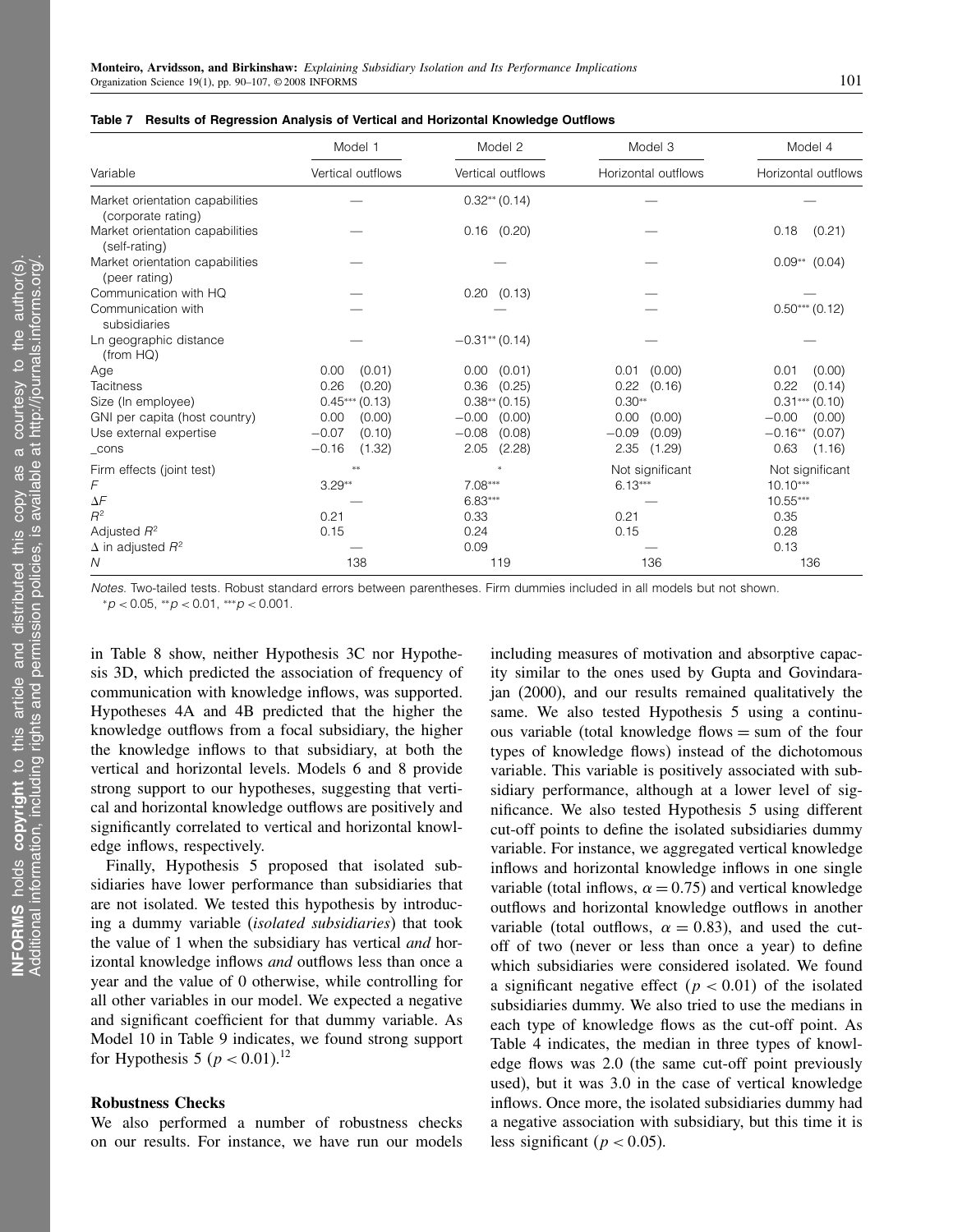|                               | Model 5           | Model 6                     | Model 7            | Model 8             |
|-------------------------------|-------------------|-----------------------------|--------------------|---------------------|
| Variable                      | Vertical inflows  | Vertical inflows            | Horizontal inflows | Horizontal inflows  |
| Vertical outflow              |                   | $0.28**$ (0.10)             |                    |                     |
| Horizontal outflow            |                   |                             |                    | $0.42***$ (0.11)    |
| Market orientation            |                   | $-0.13$ (0.22)              |                    |                     |
| (corporate assessment)        |                   |                             |                    |                     |
| Market orientation            |                   | $0.55**$ (0.26)             |                    | $0.61**$ (0.18)     |
| (self-assessment)             |                   |                             |                    |                     |
| Market orientation            |                   |                             |                    | $-0.05$<br>(0.06)   |
| (peer assessment)             |                   |                             |                    |                     |
| Ln geographic distance        |                   | $-0.19$ <sup>†</sup> (0.11) |                    |                     |
| (from HQ)                     |                   |                             |                    |                     |
| Communication with HQ         |                   | $-0.02$ $(0.12)$            |                    |                     |
| Communication with            |                   |                             |                    | 0.09<br>(0.13)      |
| peer subsidiaries             |                   |                             |                    |                     |
| Age                           | 0.01<br>(0.01)    | 0.01<br>(0.01)              | (0.01)<br>0.01     | $-0.00$<br>(0.01)   |
| <b>Tacitness</b>              | $-0.27$<br>(0.19) | (0.21)<br>$-0.36$           | $-0.24$<br>(0.15)  | $-0.52**$<br>(0.14) |
| Size (In employee)            | $-0.01$<br>(0.14) | $-0.25**$<br>(0.12)         | $-0.10$<br>(0.12)  | $-0.22*$<br>(0.11)  |
| Use of external expertise     | $-0.04$<br>(0.10) | 0.00<br>(0.09)              | $-0.10$<br>(0.10)  | $-0.07$<br>(0.07)   |
| GNI per capita (host country) | $-0.00$<br>(0.00) | $-0.00$<br>(0.00)           | $-0.00†$<br>(0.00) | $-0.00*$<br>(0.00)  |
| $_{\sim}$ cons                | $7.28***$ (1.05)  | $6.44***$ (1.49)            | $6.64***$ (1.08)   | $3.79**$<br>(1.00)  |
| Firm effects (joint test)     | ***               | ***                         |                    | Not significant     |
| F                             | $4.08***$         | $6.27***$                   | $2.88**$           | $5.75***$           |
| $\Delta F$                    |                   | $3.18*$                     |                    | 12.66***            |
| $R^2$                         | 0.18              | 0.35                        | 0.13               | 0.37                |
| Adjusted $R^2$                | 0.12              | 0.25                        | 0.06               | 0.29                |
| $\Delta$ in adjusted $R^2$    |                   | 0.13                        |                    | 0.23                |
| N                             | 135               | 116                         | 136                | 133                 |

Table 8 Results of Regression Analysis of Vertical and Horizontal Knowledge Inflows

Notes. Two-tailed tests. Robust standard errors between parentheses. Firm dummies included in all models but not shown.  $<sup>†</sup>p < 0.10, <sup>*</sup>p < 0.05, <sup>**</sup>p < 0.01, <sup>***</sup>p < 0.001.$ </sup>

# **Discussion**

Overall, the findings of this study support the idea that knowledge transfers between units within an MNC tend to be influenced by a demand-driven process, initiated by problemistic search on the part of the recipient unit. Three broad sets of insights emerge from the research. First, we showed that not only do the three ratings (self, corporate, and peer) of a focal subsidiary's capabilities vary significantly (the pairwise correlations among them are quite low, ranging from 0.04 to 0.30), but also that they have different impact on knowledge outflows and inflows. In the knowledge-outflow models, our results supported our argument that what predicts knowledge outflows from a focal unit is not how good it believes itself to be, but rather how the recipient rates the knowledge source. In relation to knowledge inflows, both from HQs and from peer subsidiaries, it is again the recipient unit's perception that matters. Those units that perceive themselves as highly capable seem to have both the ability and the motivation to look more frequently for external knowledge than those units with lower self-ratings.

Second, this study provides empirical support for the importance of reciprocity in reinforcing existing knowledge-flow patterns. We found that knowledge tends to flow to those units that frequently share their knowledge with the rest of the organization. This is likely to end up creating a subgroup of units within the MNC that are frequently exchanging knowledge among themselves, while those subsidiaries that rarely act as sources of knowledge transfers are also unlikely to receive knowledge from other units. We found, however, only partial support for our hypotheses about the importance of communication to knowledge outflows and inflows. Communication with HQ does not seem to have a significant impact either on vertical knowledge outflows or on vertical knowledge inflows. In contrast, communication with peers has a significant association with horizontal knowledge outflows and horizontal knowledge inflows when we do not control for horizontal knowledge outflows.

Taken in conjunction with the reciprocity findings, these results seem to provide two interesting insights. A focal subsidiary that communicates frequently with HQ does not necessarily engage in more vertical knowledge flows. This may be because a certain frequency of communication with HQ is mandatory for the provision of routine information, but this is not necessarily the case with other subsidiaries. On the other hand, when it comes to relationships with peers, communication seems to be a good predictor of horizontal knowledge outflows. If we refer back to our demand-driven model, this may indicate that when a focal subsidiary communicates fre-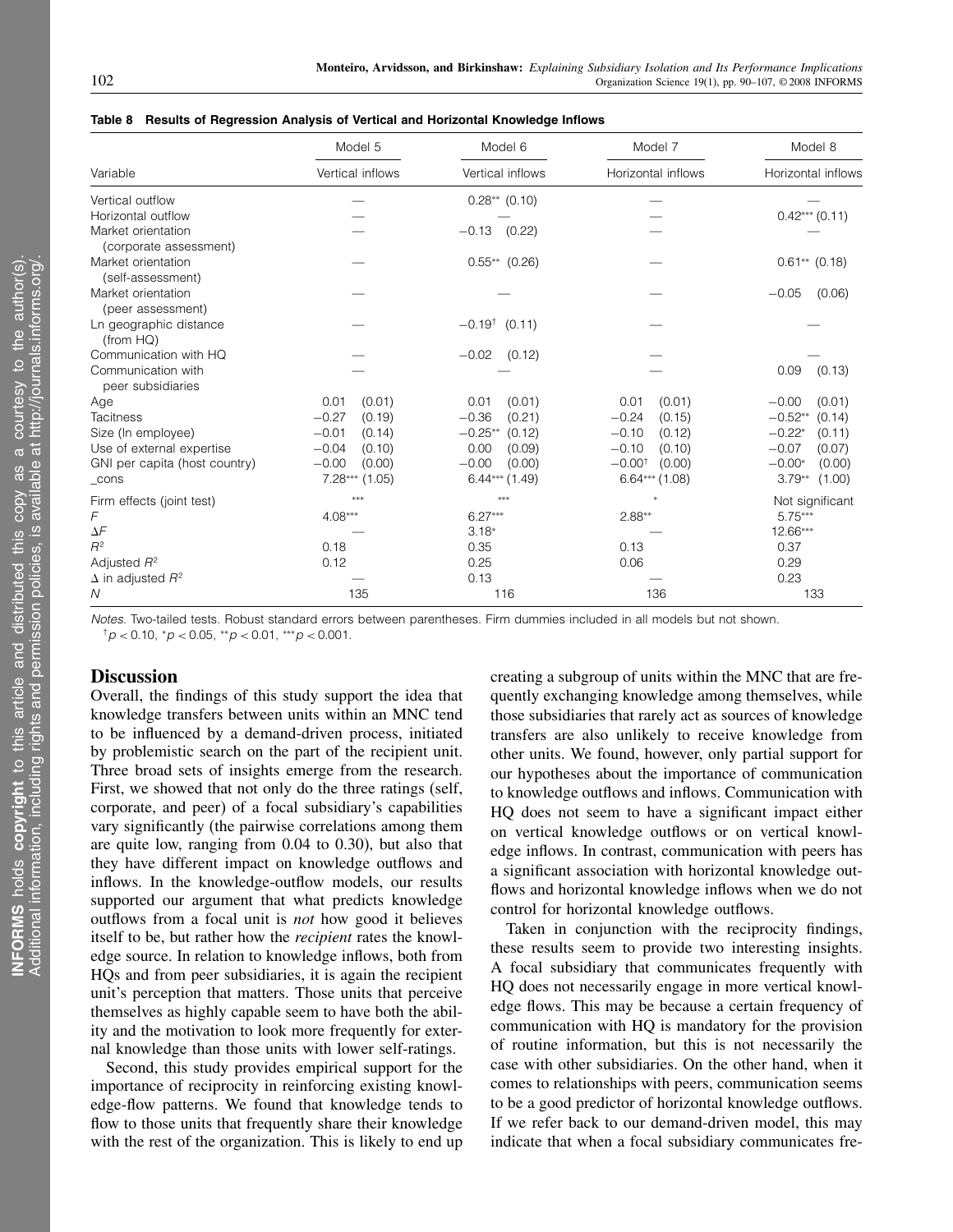Table 9 Results from Regression Analysis of Subsidiary **Performance** 

| Model 9                 | Model 10                    |
|-------------------------|-----------------------------|
|                         | $-0.89**$ (0.33)            |
| $0.17**$<br>(0.06)      | $0.17**$ (0.06)             |
| (0.12)<br>0.17          | (0.11)<br>0.13              |
| (0.07)<br>$-0.00$       | $-0.02$<br>(0.07)           |
| (0.09)<br>0.05          | (0.09)<br>0.02              |
| 0.00<br>(0.00)          | $0.01^{\dagger}$ (0.00)     |
| $-0.16†$<br>(0.09)      | $-0.16$ <sup>†</sup> (0.09) |
| 0.12<br>(0.09)          | $0.19†$ (0.11)              |
| (0.09)<br>$0.20*$       | $0.18†$ (0.09)              |
| (0.06)<br>0.07          | $0.07$ $(0.06)$             |
| $0.00***(0.00)$         | $0.00**$ (0.00)             |
| $1.75^{\dagger}$ (0.91) | $1.78†$ (0.93)              |
|                         | Not significant             |
| 30.06***                | 29.60***                    |
|                         | $8.68**$                    |
| 0.49                    | 0.52                        |
| 0.42                    | 0.44                        |
|                         | 0.02                        |
| 120                     | 119                         |
|                         |                             |

Notes. Two-tailed tests. Robust standard errors between parentheses. Firm dummies included in all models but not shown.

 $<sup>†</sup>p < 0.10, <sup>*</sup>p < 0.05, <sup>**</sup>p < 0.01, <sup>***</sup>p < 0.001.$ </sup>

quently with its peers, it is somehow generating some demand for its knowledge.

Those results in conjunction suggest the possibility of a certain path dependence in knowledge transfers within MNCs: As units communicate more frequently and exchange knowledge, they recalibrate their understanding of their capabilities and knowledge. As they update their understanding of themselves as well as of the units they are interacting with, they positively affect their probability of interacting again in the future, creating a dynamic self-reinforcing system. With time, units may tend to be locked into a limited set of units with which they interact (Borgatti and Cross 2003, p. 442). It is worth noting that this argument is potentially at odds with Kogut and Zander's (1996) social identity argument, i.e., that one of the advantages of the firm in relation to markets is that the former provides the normative territory to which members identify.

Our argument, instead, is in line with a more nuanced view of social identity (Tajfel 1982, Tajfel and Turner 1986), namely, the optimal distinctiveness theory (Brewer 1993). According to this theory, the classification of self (in our case, an MNC unit) as a member of a highly inclusive superordinate category (e.g., belonging to Ericsson) is unlikely to satisfy most units' needs for differentiation. Hence, classification at that level may motivate attention to distinctions between themselves and other category members and an active search

for subgroup differentiation (Brewer 1993), resulting in some sort of in group/out group dynamic emerging (Tajfel 1982, Tajfel and Turner 1986). To the extent that this occurs, knowledge is more likely to be exchanged between those units that perceive themselves to belong to the same subgroup, leading to frequent knowledge exchanges among units belonging to one group of subsidiaries (the "in crowd"), while another group (that we labeled "isolated") remains alienated from these knowledge-sharing activities. Clearly, these arguments cannot be verified or falsified with the focus of the current research because we have no insights into the way individual subsidiary units identify with other units within the MNC. However, it is interesting to speculate that many of the same patterns of interaction that would be predicted by social identity theory can actually be generated through the problemistic search process. Additional research will be needed to shed light on the extent to which social identity and optimal distinctiveness have any real bearing on the patterns of knowledge flow observed here.

Third, another major goal of this study was to investigate the impact of internal isolation on the isolated subsidiary's performance. Evidence supported the theory that, all other things being equal, isolated subsidiaries seem to have lower performance than subsidiaries that are not isolated. We believe that those subsidiaries that are alienated from the knowledge-transfer activities within the firm not only do not have access to the knowledge of other units within the MNC (e.g., best practices developed by another subsidiary), but also they are alienated from an information network that is a vehicle for the rapid communication of news about opportunities and obstacles. We speculate that analogous to the idea of liability of (external) unconnectedness (Powell et al. 1996) there may be a liability of internal isolation. The causal relationship between isolation and performance is not clear, though. In fact, we believe that knowledge flows and performance may be self-reinforcing mechanisms; i.e., high-performing subsidiaries may have the slack resources that make them able to share their knowledge, while low-performing subsidiaries are fighting fires and have to concentrate on their own daily activities and not share any knowledge. Therefore, knowledge sharing provides opportunities for improved performance and improved performance provides slack resources for knowledge sharing.

### Limitations and Future Research

This study represents an effort to explore a new theoretical and empirical perspective on knowledge transfers within MNCs. Notwithstanding the robustness of our results across models and the lack of obvious symptoms of biases, we can identify some limitations of this study that should be borne in mind for future research.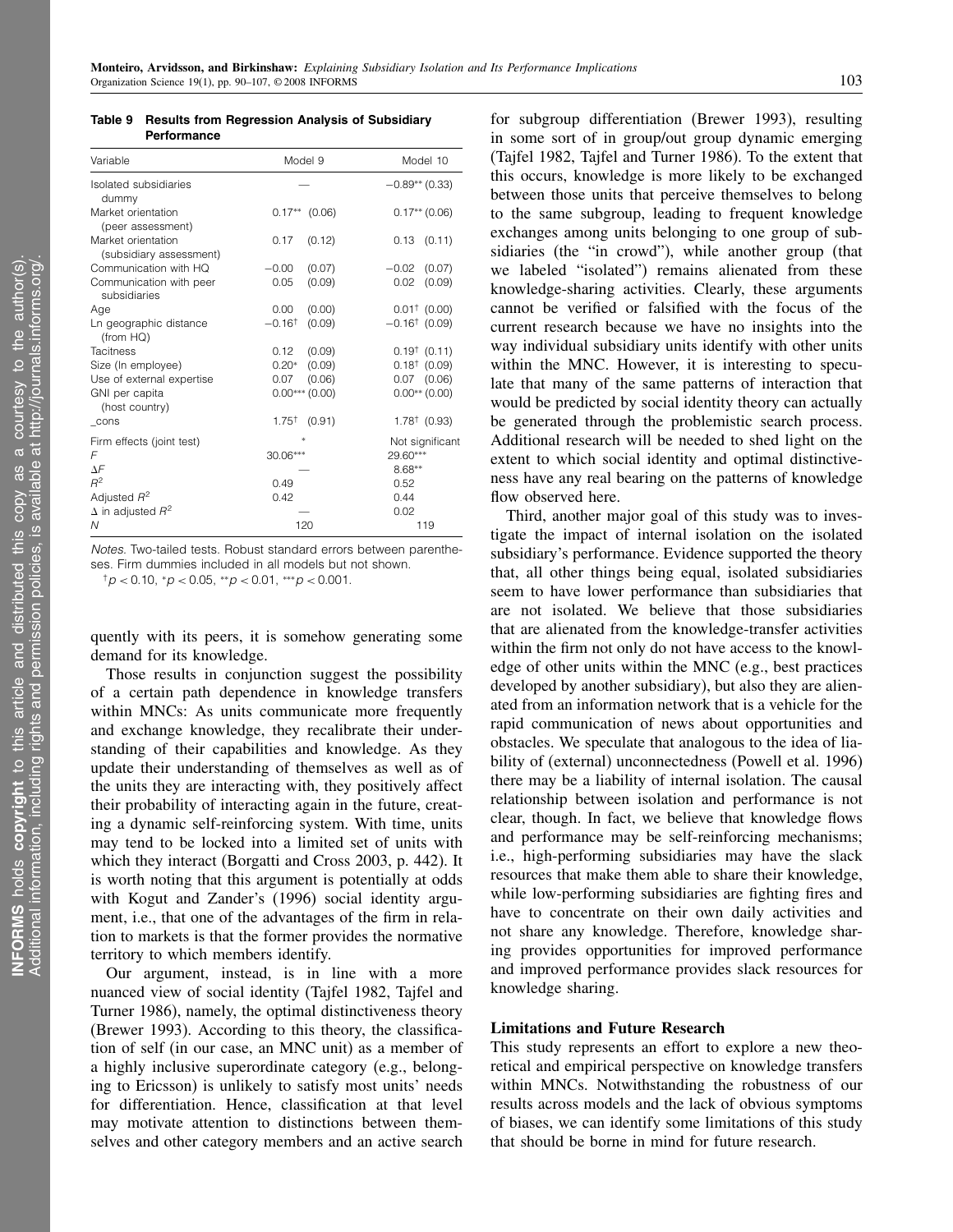First, we conducted our examination at the nodal level of analysis (i.e., the subsidiary). This was useful as a means of identifying isolated subsidiaries, but it also created a problem because knowledge transfers are best observed at the level of the dyad or system (Gupta and Govindarajan 2000). For instance, although we control for the host country's GNI per capita, the lack of dyadic data prevented us from verifying how close the markets of two subsidiaries are in terms of their marketing and demographic characteristics, which could possibly be an alternate explanation for how often subsidiaries interact with each other. Future research could build on this study to develop more elaborate hypotheses that could be tested at the dyadic level of analysis.

Second, despite the fact that we collected some data from secondary sources (e.g., geographic distance from HQ and the income per capita in each host country), we used perceptual instruments to measure most of our variables, notably, the extent of knowledge outflows and inflows and subsidiary performance. We should also highlight that although our study makes an important contribution in ascertaining the convergent and discriminant validity of the four types of knowledge flows frequently used in the knowledge management literature (vertical knowledge inflows, vertical knowledge outflows, horizontal knowledge inflows, and horizontal knowledge outflows), the composite reliability (Fornell and Larcker 1981) of our knowledge tacitness and subsidiary performance factors are slightly below the desirable threshold, and additional research is needed to further develop scales that can adequately measure those constructs.

Finally, the test of hypotheses in a cross-sectional research design indicates association, not causality. This raises the problem of simultaneity, and we suggest the results of this study be interpreted with the necessary caution, avoiding strong causal inferences from them. It would be desirable if future research could investigate why some subsidiaries are isolated from the knowledge-transfer activities within the MNC using longitudinal data. A promising avenue for future research is to use longitudinal data to test if differences between "in crowd" and "out crowd" units tend to increase, stabilize, or diminish over time. According to the principle of learning substitution (Levinthal and March 1993, p. 99), for instance, and assuming that an MNC is a nested learning system where learning occurs at several different but interrelated units at the same time, one could expect that learning in one subsidiary would potentially be a substitute for learning at another (Levinthal and March 1993). If this is true, with time the highly capable units would be increasingly involved in knowledge outflows and inflows and would substitute for learning in low-capability subsidiaries, generating increasing disparities between the former and the latter. Hence, these "in crowd" subsidiaries would increasingly develop their

capabilities, releasing the pressure for the isolated units to adapt.

Although the tendency for certain subsidiaries to become isolated is evident in our findings, it is important to note that there are ways for MNC executives to break the cycle described above. From our research interviews, we identified a number of approaches that were used by some of the more effective MNCs to bring the more isolated subsidiaries back into the knowledgesharing network, and these are described here. One was the systematic development of personal networks among subsidiary managers. Isolated subsidiaries were typically given an expatriate manager who was personally well connected and who was able to build the relationships with other units that subsequently led to knowledge sharing. A second approach was a careful recognition of language problems: One of the organizations in our sample noticed a complete lack of knowledge sharing between the large German subsidiary and its Scandinavian peers. On closer inspection, it became clear that the German boss was not confident in English so he never participated in the informal discussions that led to knowledge sharing. The solution was simply to put a proficient English speaking deputy to the German boss.

A third and very different approach was for corporate managers to keep detailed measures of how their subsidiaries were performing on process measures as well as on performance measures. These measures were used to overcome the gap between perceived and actual capability measures and, thereby, to facilitate the process of knowledge sharing. Alfa Laval Agri, for example, held quarterly meetings of all its subsidiary managers and required them to share performance along multiple dimensions so that each subsidiary manager could see how his or her unit was doing against its peers. This approach helped reduce the level of bias in internal evaluations of capability, and it opened up the knowledgesharing processes to many more subsidiaries.

# Conclusion

This study provided a fresh look at the issue of knowledge sharing in MNCs by focusing on the situation facing subsidiary units that are not involved in knowledge sharing to any meaningful degree. We proposed that the recipients of knowledge flows within the MNC engage in a process of problemistic search, where it is their own motivation and absorptive capacity (rather than the attributes of the source unit) and their perceptions about the capabilities of those units they are sourcing knowledge from that drive the process of knowledge transfers within MNCs. This knowledge-flow pattern is likely to be reinforced by a path-dependent behavior where subsidiary units tend to privilege those other units with which they have some communication and from which they can expect some reciprocity in terms of knowledge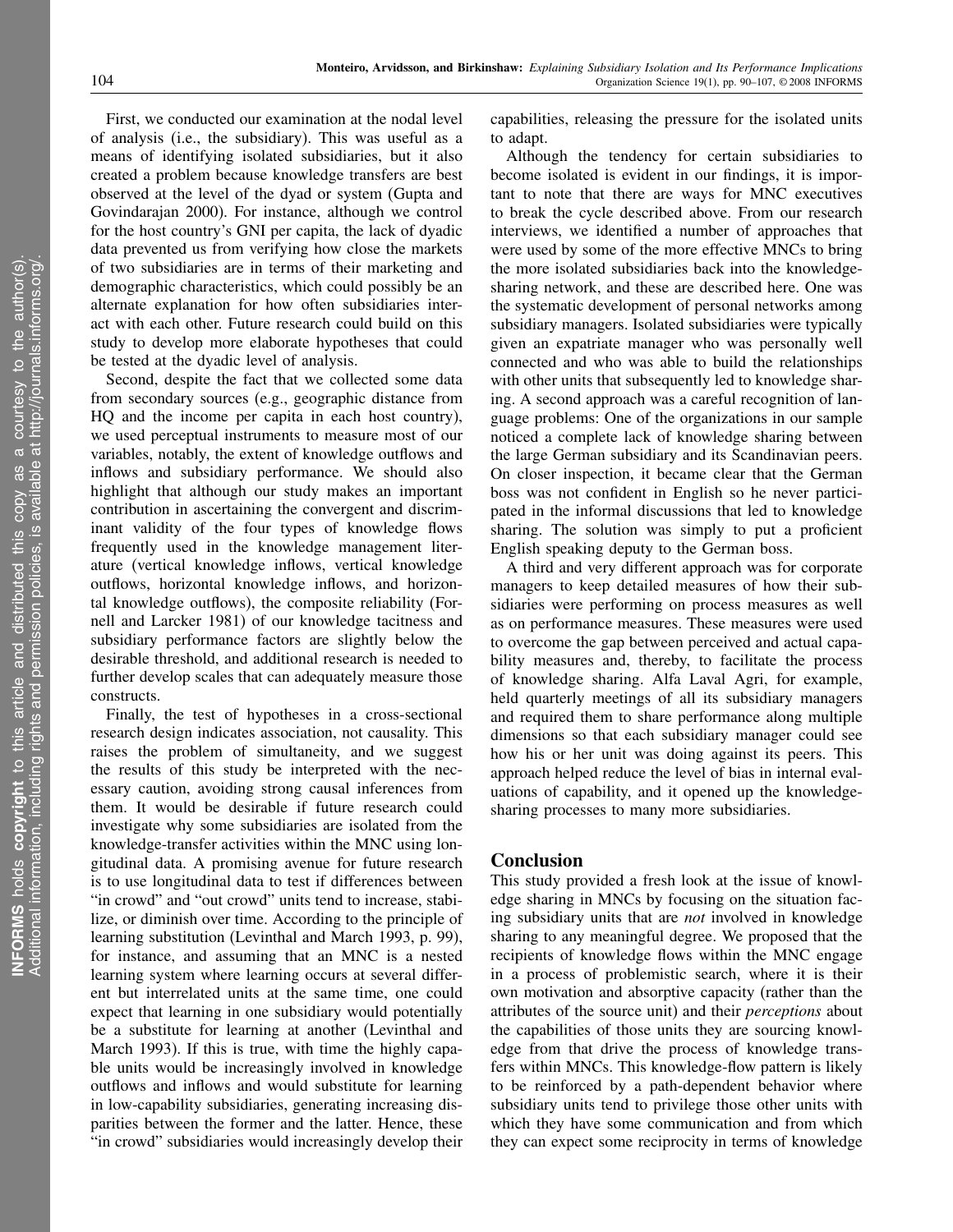flows. For MNCs concerned about how they might better manage their internal knowledge flows, isolated subsidiaries are a real priority and should therefore be the focus of far more attention than they have received to date.

#### Acknowledgments

The authors thank Tina Ambos, Harry Barkema, P. Cristopher Earley, Cristina Gibson, Bjorn Lovas, Phanish Puranam, Catalina Stefanescu, and Freek Vermeulen for their helpful advice, comments, and suggestions. Any remaining errors are the authors'. An earlier, abbreviated version of this paper, entitled "Intra-Firm Knowledge Flows: Explaining Subsidiary Isolation and Its Performance Implications," appeared in the 2007 Academy of Management Best Paper Proceedings.

#### Endnotes

<sup>1</sup>To be clear, this logic does not apply to those cases of HQ-mandated initiatives where the subsidiary has no option whether to conform. However, our sense from the research interviews we conducted for this study is that the sales and marketing subsidiaries in this study received relatively few HQ-mandated directives and had considerable degrees of freedom in the extent to which they engaged in corporate knowledge-sharing activities.

<sup>2</sup>This would also be consistent with findings in social psychology (e.g., Weiss and Knight 1980), where individuals with high self-esteem were reliant more on themselves than on their job environments for guidance in task-related behaviors.

<sup>3</sup>In a very interesting study that coincidentally cites some of the firms in our sample, Johanson and Vahlne (1977) used this same aspect of the behavioral theory of the firm (Cyert and March 1963) to explain why the decisions that constitute the internationalization process (e.g., starting a selling subsidiary or establishing export channels) are taken in a path-dependent way and are related to operations currently performed by the firm (Johanson and Vahlne 1977, p. 29).

4Concerned about the possibility of common method bias, we conducted factor analysis including all the attitudinal variables that were measured by subsidiary managers. The first factor accounted for only 44% of the variance, and four factors were necessary to explain 86% of the variance. If common method bias were a serious problem in our data, one factor accounting for most of the covariance in the independent and dependent variables should have emerged (Podsakoff and Organ 1986).

<sup>5</sup>We are aware that this reliability is slightly below the 0.70 minimum acceptable level. It should be taken into consideration, however, that Cronbach alpha values are quite sensitive to short scales (i.e., tend to be lower in scales with fewer than 10 items), and in this case we have only a three-item scale (Hair et al. 1998, p. 118).

<sup>6</sup>The first item (collecting market information) reflects Jaworski and Kohli's (1993) first dimension (intelligence generation), the second item (distributing market information) Jaworski and Kohli's (1993) second dimension (intelligence dissemination), and the third item (analysing and acting on market information) Jaworski and Kohli's (1993) third and fourth dimensions (response design and response implementation).

7For example, in Ericsson, we asked 25 subsidiaries to rate which of their peers was best on each of the three dimensions of marketing orientation, resulting in a number of votes between 0 (i.e., a subsidiary that did not receive any votes at all) and 12 for each country's subsidiary. The number of "votes" was then assigned to the subsidiary in question as the aggregate peer rating of their capability. While a more precise approach to operationalizing this construct would be possible in a dyadic research design (i.e., studying individual flows), we believe this is as precise as one could achieve with a nodal design.

8There are, however, two constructs (knowledge tacitness and subsidiary performance) that are slightly below that recommended threshold (composite reliability equal to 0.65 and 0.66, respectively). This seems to indicate that our measure of knowledge tacitness is not entirely satisfactory and that future research should probably adopt other scales to measure this construct. It is worth highlighting here that to check the robustness of our results, we have run all our models without the knowledge tacitness variable, and our results remained qualitatively the same. In the case of our subsidiary performance measure, we believe this low composite reliability seems to reflect the debate in the international business literature about the inherent difficulties of developing reliable scales for measuring subsidiary performance (e.g., Andersson et al. 2001).

<sup>9</sup>We have also run the models including one dummy variable for each of the host countries in the sample. This reduced drastically the degrees of freedom of the models, but the results were qualitatively the same as those presented in the next section.

<sup>10</sup>Although we acknowledge that a random effects model may in principle produce more efficient estimates, to obtain an unbiased estimation with such a model, it is assumed that the random error term of each cross-sectional unit is uncorrelated with any of the regressors. This is quite a strong assumption that in this specific case is more likely to be violated than not thus our choice of a fixed-effects model.

 $11$ The table with the VIF values for all variables in the models is available from the authors.

 $12$ To avoid common method bias (given that our performance measure was provided by corporate managers), we have not included in our performance models (Models 9 and 10) the corporate managers' rating of the focal subsidiary's capabilities. If included in the model, this variable is highly significant ( $p < 0.001$ ) and our isolated variable remains significant, although less so  $(p < 0.05)$ .

#### References

- Adner, R., D. Levinthal. 2001. Demand heterogeneity and technology evolution: Implications for product and process innovation. Management Sci. 47(5) 611–628.
- Almeida, P., J. Song, R. M. Grant. 2002. Are firms superior to alliances and markets? An empirical test of cross-border knowledge building. Organ. Sci. 13(2) 147–161.
- Andersson, U., M. Forsgren, T. Pedersen. 2001. Subsidiary performance in multinational corporations: The importance of technology embeddedness. Internat. Bus. Rev. 10 3–23.
- Axelrod, R. 1984. The Evolution of Cooperation. Basic Books, New York.
- Bagozzi, R. P., Y. Yi, L. W. Phillips. 1991. Assessing construct validity in organizational research. Admin. Sci. Quart. 36 421–458.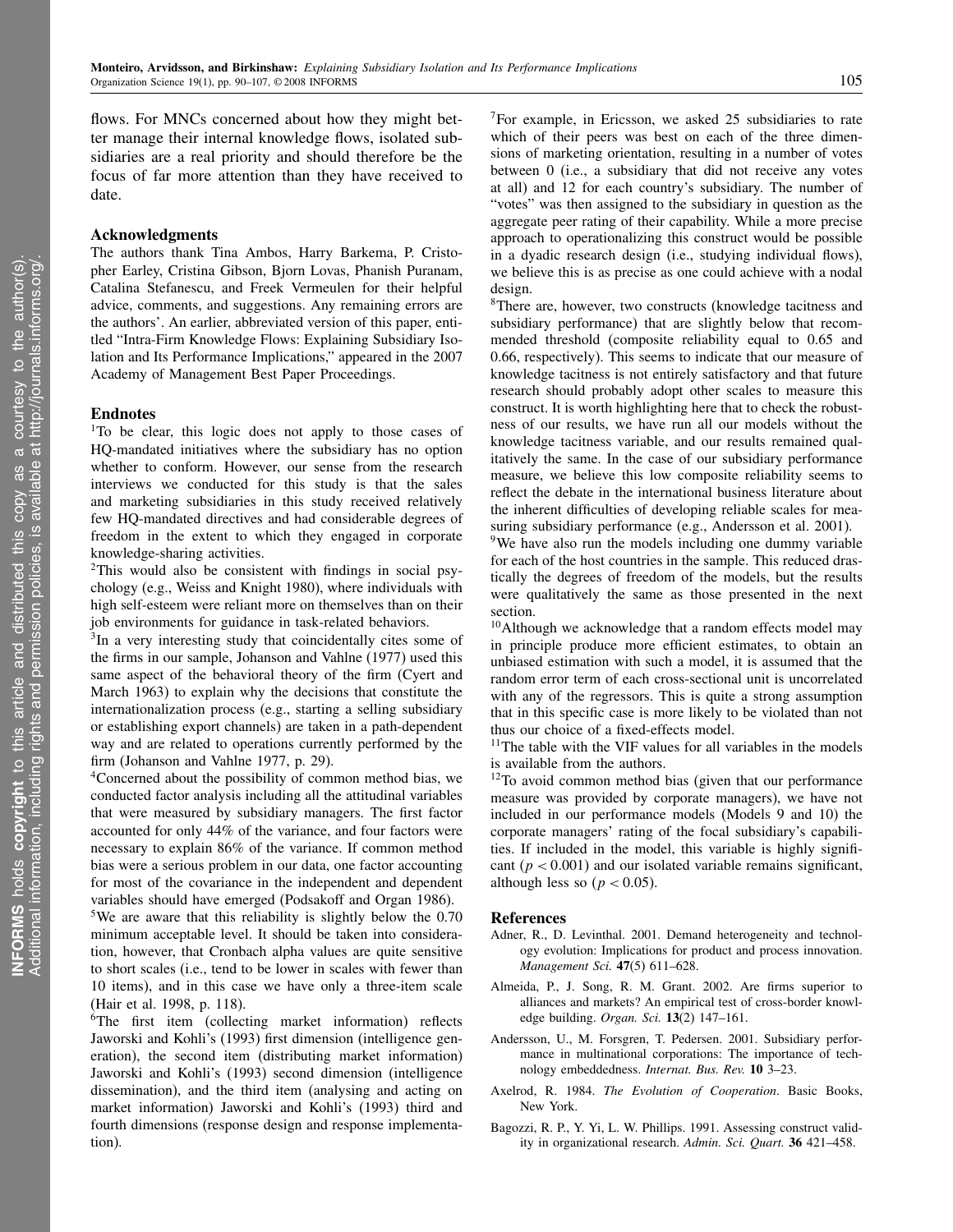- Bandura, A. 1986. Social Foundations of Thought and Action: A Social Cognitive Theory. Prentice Hall, Englewood Cliffs, NJ.
- Bandura, A. 1991. Social cognitive theory of self-regulation. Organ. Behav. Human Decision Processes 50 248–287.
- Bandura, A. 1997. Self-Efficacy: The Exercise of Control. Freeman, New York.
- Birkinshaw, J., R. Nobel, J. Ridderstrale. 2002. Knowledge as a contingency variable: Do characteristics of knowledge predict organizational structure? Organ. Sci. 13(3) 274-289.
- Birkinshaw, J., U. Holm, P. Thilenius, N. Arvidsson. 2000. Consequences of perceptions gaps in headquarters-subsidiary relationship. Internat. Bus. Rev. 9(3) 321–344.
- Bollen, K. A. 1989. Structural Equations with Latent Variables. Wiley, New York.
- Bommer, W. H., J. L. Johnson, G. A. Podsakoff, P. M. Mackenzie. 1995. On the interchangeability of objective and subjective measures of employee performance: A meta-analysis. Personnel Psych. 48(3) 587–605.
- Boomsma, A. 2000. Reporting analyses of covariance structures. Structural Equation Model 7 461–483.
- Borgatti, S. P., R. Cross. 2003. A relational view of information seeking and learning in social networks. Management Sci. 49(4) 432–445.
- Brewer, M. B. 1993. Social identity, distinctiveness, and in-group homogeneity. Soc. Cognition 11(1) 150-164.
- Brown, S. L., K. M. Eisenhardt. 1997. The art of continuous change: Linking complexity theory and time-paced evolution in relentlessly shifting organizations. Admin. Sci. Quart. 42 1–34.
- Brown, S., S. Ganesan, G. Challagalla. 2001. Self efficacy as a moderator of information-seeking effectiveness. J. Appl. Psych. 86 1043–1051.
- Buckley, P. J., M. Casson. 1976. Alternative theories of the multinational enterprise. The Future of the Multinational Enterprise, Chapter 3. MacMillan, London, UK.
- Caves, R. E. 1971. International corporations: The industrial economics of foreign investment. *Economica* 38 1–27.
- Chew, W. B., T. F. Bresnahan, K. B. Clark. 1990. Measurement, coordination and learning in a multi-plant network. R. S. Kaplan, ed. Measures for Manufacturing Excellence. Harvard Business School Press, Boston, MA, 129–162.
- Cohen, W. M., D. A. Levinthal. 1990. Absorptive capacity: A new perspective on learning and innovation. Admin. Sci. Quart. 35 128–152.
- Cyert, R. M., J. G. March. 1963. Behavioral Theory of the Firm. Prentice Hall Inc., Englewood Cliffs, NJ.
- Davenport, T. H., L. Prusak. 1998. Working Knowledge: Managing What Your Organization Knows. Harvard Business School Press, Boston, MA.
- Day, G. S. 1994. The capabilities of market-driven organizations. J. Marketing 58(4) 37–52.
- Denrell, J., N. Arvidsson, U. Zander. 2004. Knowledge management in the dark: An empirical study of the reliability of capability evaluations. Management Sci. 50(11) 1491-1503.
- Dosi, G. 1988. Sources, procedures, and microeconomic effects of innovation. J. Econom. Literature 26 1120–1171.
- Durham, C., E. Locke, J. Poon, P. McLeod. 2000. Effects of group goals and time pressure on group efficacy, information-seeking strategy, and performance. Human Performance 13(2) 115-138.
- Eisenhardt, K. M., F. M. Santos. 2002. Knowledge-based view: A new theory of strategy? A. Pettigrew, H. Thomas, R. Whittington, eds. Handbook of Strategy and Management. Sage, London, 139–164.
- Fornell, C., D. F. Larcker. 1981. Evaluating structural equation models with unobservable variables and measurement error. J. Marketing Res. 18 39–50.
- Galunic, C., S. Rodan. 1998. Resource combinations in the firm: Knowledge structures and the potential for Schumpeterian innovation. Strategic Management J. 19 1193–1201.
- Ghoshal, S. 1986. The innovative multinational: A differentiated network of organizational roles and management processes. Unpublished doctoral dissertation, Harvard Business School, Boston, MA.
- Ghoshal, S., C. A. Bartlett. 1988. Creation, adoption and diffusion of innovations by subsidiaries of multinational corporations. J. Internat. Bus. Stud. 19(3) 365–388.
- Ghoshal, S., N. Nohria. 1989. Internal differentiation within multinational corporations. Strategic Management J. 10 323-337.
- Gibson, C. 1999. Do they do what they believe they can? Group efficacy and group effectiveness across tasks and cultures. Acad. Management J. 42 138–152.
- Gibson, C. B. 2003. The efficacy advantage: Factors influencing the formation of group efficacy across cultures. J. Appl. Soc. Psych. 33(10) 2153–2186.
- Gouldner, A. W. 1960. The norm of reciprocity: A preliminary statement. Amer. Sociol. Rev. 25 161–178.
- Gupta, A. K., V. Govindarajan. 1991. Knowledge flows and the structure of control within multinational corporations. Acad. Management Rev. 16(4) 768–792.
- Gupta, A. K., V. Govindarajan. 1994. Organizing for knowledge flows within MNCS. Internat. Bus. Rev. 3(4) 443–457.
- Gupta, A. K., V. Govindarajan. 2000. Knowledge flows within multinational corporations. Strategic Management J. 21 473–496.
- Hair, J., R. Anderson, R. Tatham, W. Black. 1998. Multivariate Data Analysis, 4th ed. Prentice Hall, Englewood Cliffs, NJ.
- Hansen, M. T. 1999. The search-transfer problem: The role of weak ties in sharing knowledge across organizational subunits. Admin. Sci. Quart. 44(1) 82–111.
- Hansen, M. T., M. R. Haas. 2001. Competing for attention in knowledge markets: Electronic document dissemination in a management consulting company. Admin. Sci. Quart. 46(1) 1-28.
- Hansen, M. T., B. Lovas. 2004. Leveraging technological competences. Strategic Management J. 25 801–822.
- Hansen, M. T., N. Nohria, T. Tierney. 1999. What's your strategy for managing knowledge? Harvard Bus. Rev. 77(2) 106–116.
- Harris, M., H. Schaubroeck. 1988. A meta-analysis of self-supervisor, self-peer, and peer-supervisor ratings. Personnel Psych. 41 43–62.
- Hatcher, L. 1994. A Step-by-Step Approach to Using SAS for Factor Analysis and Structural Equation Modeling. SAS Publishing, Cary, NC.
- Hu, L., P. M. Bentler. 1999. Cutoff criteria for fit indexes in covariance structure analysis: Conventional criteria versus new alternatives. Structural Equation Model 6 1–55.
- Hymer, S. H. 1960. The International Operations of National Firms: A Study of Direct Foreign Investment. MIT Press, Cambridge, MA.